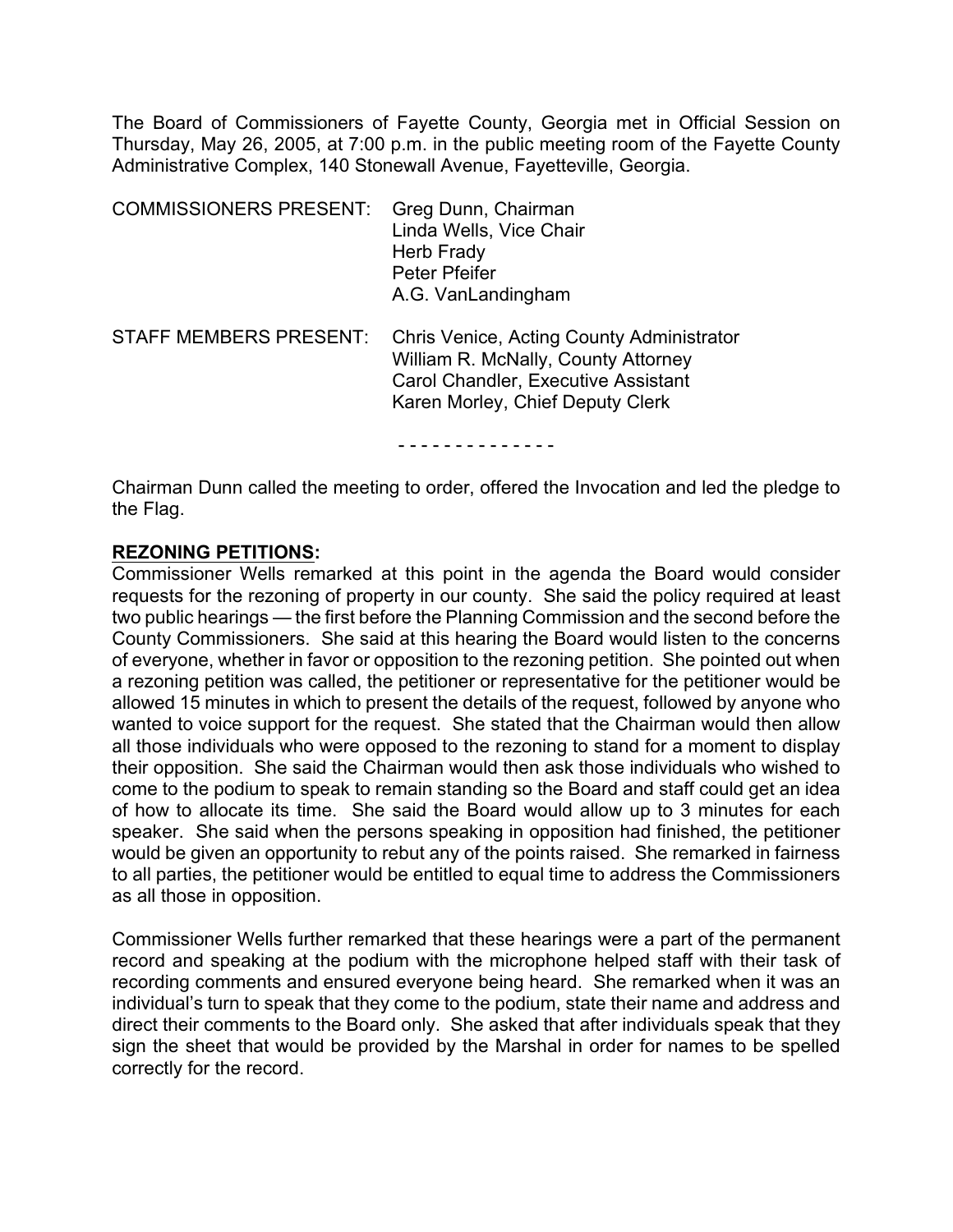Commissioner Wells stated that the Board wanted to hear from everyone who had something to say and they would pay close attention to each point raised. She said it would not be necessary for the same point to be raised over and over. She thanked everyone for their participation and announced that the Zoning Administrator would begin introducing each request in the order they appeared on tonight's agenda.

# **QUIK TRIP #807 PACKAGED BEER AND WINE SALES PERMIT APPROVED:**

Director of Zoning Aaron Wheeler remarked that this item was a request for consideration for a Packaged Beer and Wine Sales Permit for Quik Trip #807, 1846 S.R. 85 North, Fayetteville, Georgia. Quik Trip Corporation, Owner and James Allen Kubala, Applicant. He said this property was located in Land Lots 232 and 233 of the  $5<sup>th</sup>$  District, fronted on S.R. 85 North and S.R. 279 and is zoned C-H.

Chairman Dunn asked if the applicant was present and no one responded. He noted that it was not necessary for the applicant to be present. He asked if anyone wished to speak in favor or in opposition to this request. Hearing none, he asked the Board for its pleasure in this matter.

On motion made by Commissioner Wells, seconded by Commissioner Frady to grant the Packaged Beer and Wine Sales Permit for Quik Trip #807. A copy of the application, identified as "Attachment No. 1", follows these minutes and is made an official part hereof. The motion carried 5-0.

# **PETITION NO. 1142-05:**

Director of Zoning Aaron Wheeler read Petition No. 1142-05, Kevin and Karen Hannani, Owners, and South East Georgia Home Builders, Inc., Agent, request to rezone 1.477 acres from R-20 to A-R to be combined with a 1.284 acre tract and a 4.614 acre tract for a total lot size of 7.38 acres to develop one (1) single-family dwelling lot. He said this property was located in Land Lot 6 of the  $5<sup>th</sup>$  District and fronted on McBride Road. He said the Planning Commission recommended approval subject to the recommended conditions 5-0 and Staff recommended approval with recommended conditions.

Chairman Dunn asked if the owner or the agent was present for this rezoning request.

Director of Zoning Aaron Wheeler interjected that he did not see either the owner or the agent for this petition and remarked that they had been notified that they needed to be present tonight for discussion.

Chairman Dunn asked if the Board could proceed without the owner or the agent present.

Assistant County Attorney Dennis Davenport replied yes, the Board could proceed.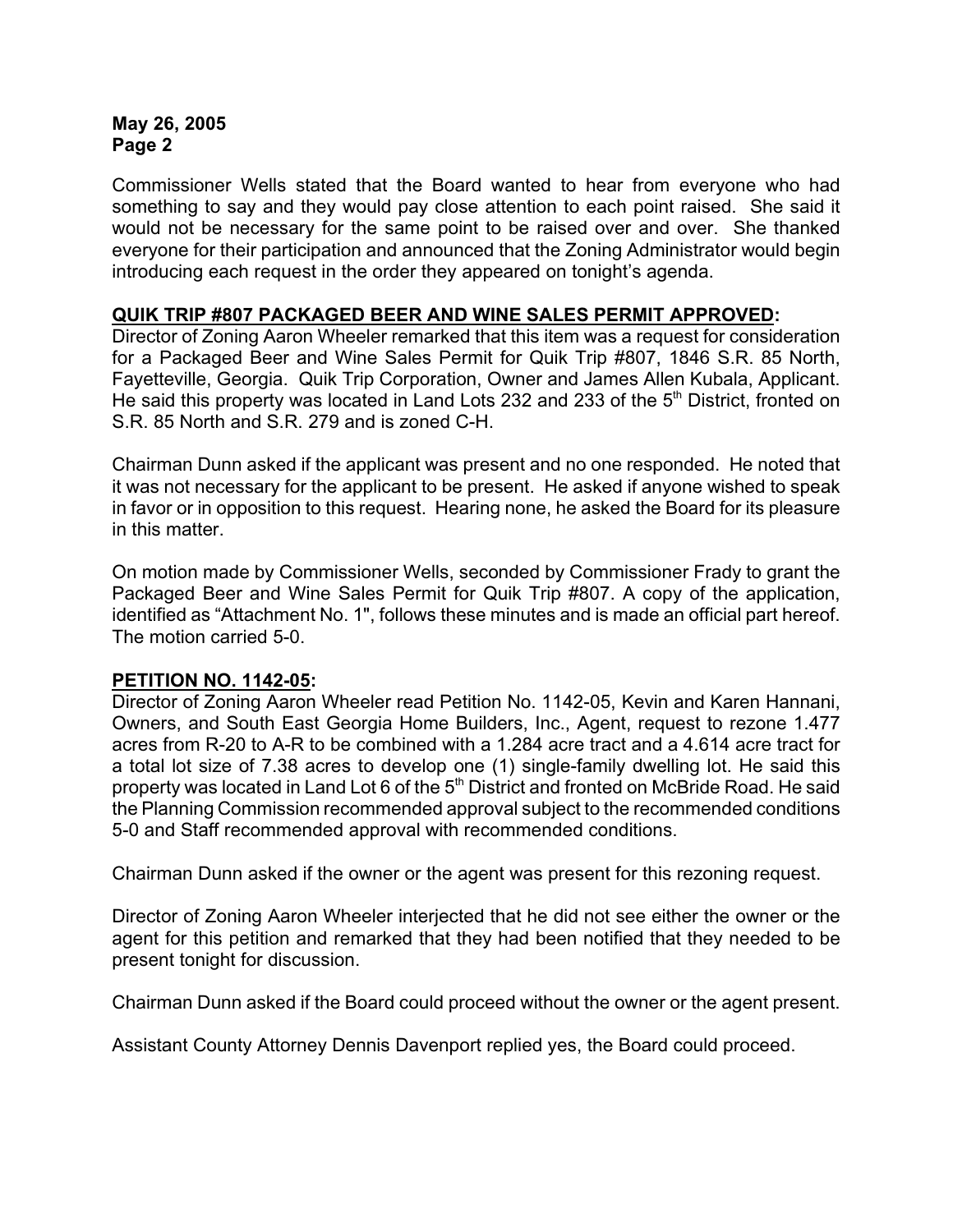Chairman Dunn asked if anyone was present who wished to speak in favor of this rezoning request. Hearing none, he asked if anyone wished to speak in opposition to the request.

Mary Leasure, 170 Mask Road, Fayetteville questioned the property consisted of 1.4 acres located to the left of the proposed tract. She said this strip of land backed up to a small lake. She said she was interested in purchasing that property rather than have it included in the development of a subdivision. She said she lived with her mother and their house was the second house on Mask Road.

Commissioner Frady interjected that this request was not for a subdivision. He said it was one lot with one house.

Ms. Leasure said she would still be interested.

Commissioner Wells said the property would expand out to 7.3 acres to develop one house.

Ms. Leasure said she would still like to talk to the person making the request to see if they could purchase this 1.4 acres of property. She said her property was zoned R-20 to the West.

Chairman Dunn said the intention was to take the middle piece and make it A-R like everything else. He said the sliver was part of the property that was included in the request for rezoning. He remarked that three of those tracts would be combined to a 7 plus acre tract for one house.

Chairman Dunn asked if anyone else wished to speak in favor or in opposition. Hearing none, he asked the Board for their pleasure in this matter.

On motion made by Commissioner VanLandingham, seconded by Commissioner Wells to approve Petition No. 1142-05 with two recommended conditions. The motion carried 5-0. A copy of the recommended conditions, Staff's Analysis and Investigation, identified as "Attachment No. 2", follows these minutes and is made an official part hereof. A copy of the Ordinance and Resolution approving Petition No. 1142-05, identified as "Attachment No. 3", follows these minutes and is made an official part hereof.

# **CONSIDERATION OF PROPOSED AMENDMENT TO THE FAYETTE COUNTY DEVELOPMENT REGULATIONS REGARDING ARTICLE XIII. POST-DEVELOPMENT STORMWATER MANAGEMENT FOR NEW DEVELOPMENT AND REDEVELOPMENT**: This

item was presented by the Engineering Department. The Planning Commission recommended approval with one (1) condition 5-0 as follows: If the State permits the plan to be approved by a registered landscape architect, the county will approve such addition to the ordinance.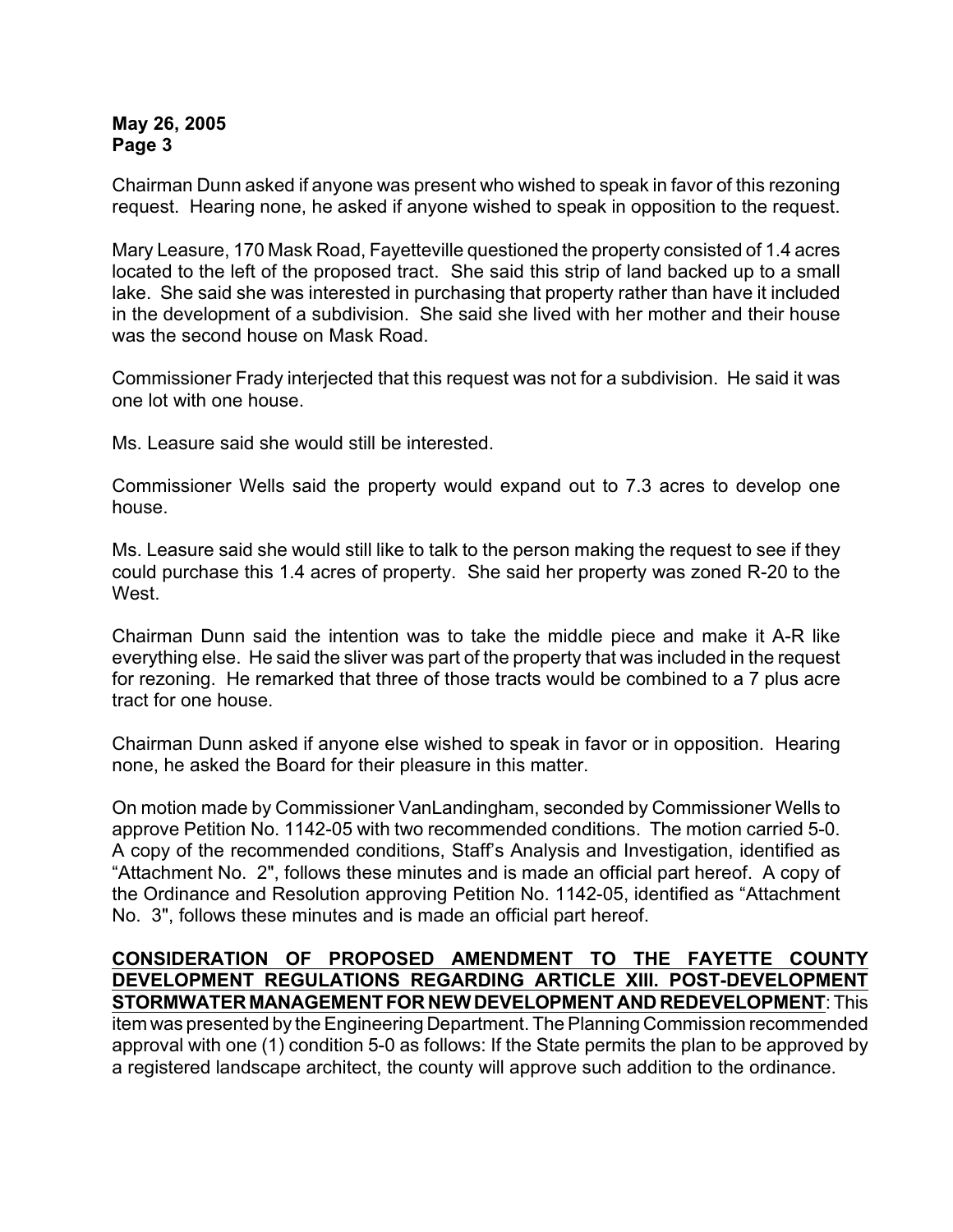**CONSIDERATION OF PROPOSED AMENDMENTS TO THE FAYETTE COUNTY DEVELOPMENT REGULATIONS REGARDING ARTICLE VII. WATERSHED PROTECTION ORDINANCE, SECTION 8-201. WATERSHED PROTECTION AREAS, 12. STATE WATER; SECTION 8-202. APPLICABILITY, B. SMALL WATER SUPPLY WATERSHEDS, 1., 2., AND 4., AND F. STATE WATERS; SECTION 8-203. RESTRICTIONS, F., 1., 2., AND 3. AND AMEND LETTERING OF REMAINING SECTIONS BY CHANGING EXISTING F. TO G. AND G. TO H.:** This item was presented by the Engineering Department. The Planning Commission recommended approval as submitted 5-0.

Commissioner VanLandingham said he would like to request that the above two items regarding proposed Amendments be tabled to the June  $9<sup>th</sup>$  Board of Commissioners' meeting. He said he had some questions about these two items and was not prepared to vote on them tonight.

Chairman Dunn remarked that Acting County Engineer Phil Mallon had previously discussed these items with the Board on May 4, 2005 and he recalled they had been tabled to this meeting.

Executive Assistant Carol Chandler interjected that the Board had previously discussed these items in a briefing and they were scheduled tonight for a public hearing.

Chairman Dunn asked for a brief description as to what needed to be achieved. He said the Board's policy was on the first go round of discussion that the Board would automatically table an item if it was requested by a Commissioner.

Commissioner Wells said she had spoken to Commissioner VanLandingham earlier and she felt he had a lot of questions that he needed clarified by Mr. Mallon.

Commissioner VanLandingham felt these were serious questions for him and he felt there was some verbiage that needed a closer look.

It was the consensus of the Board to table item C. and D. to the June 9, 2005 Board of Commissioners' meeting.

#### **ORDINANCE NO. 2005-10 - AMENDMENTS TO THE FAYETTE COUNTY DEVELOPMENT REGULATIONS REGARDING ARTICLE VIII. OFF-STREET PARKING AND SERVICE REQUIREMENTS, SECTION 8-223. LOCATION AND SURFACE OF PARKING AREAS:**

Acting County Engineer Phil Mallon remarked that this item was for the Board's consideration of proposed amendments to the Fayette County Development Regulations regarding Article VIII. Off-Street Parking and Service Requirements, Section 8-223. Location and Surface of Parking Areas as presented by the Engineering Department. He said the Planning Commission recommended approval as submitted 5-0.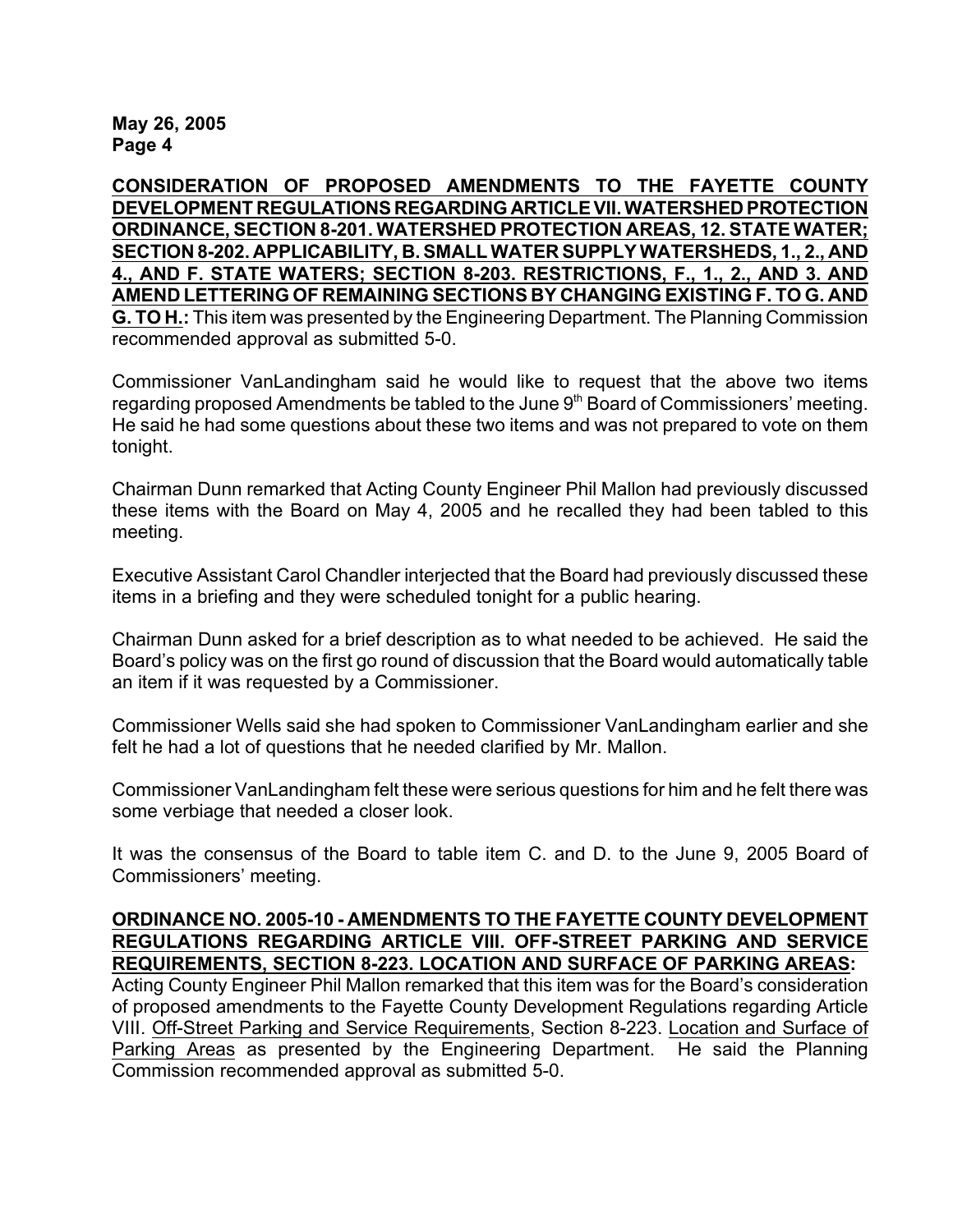Mr. Mallon remarked that this was a proposed change to existing regulations. He said currently the regulations read that the parking of automobiles on non-paved surfaces such as grass was prohibited. He said this change would remove that prohibition. He said this was being proposed because this section as written was very difficult to enforce on a consistent and fair basis. He remarked that after talking with the zoning department staff he believed that there was other language in both the zoning ordinance and the development regulations that provided some protection against people using their front yards as junk yards or sales lots.

Chairman Dunn remarked that the current language of the ordinance was if an individual owned a five acre piece of property, a vehicle could not be parked even with one tire on the grass. He said this pertained to the unintended consequence of something that was done in the past.

Mr. Mallon said he would be glad to address any questions the Board might have.

Chairman Dunn said this was a public hearing and asked if anyone wanted to comment in favor or in opposition to this change in the regulation. Hearing none, he asked for the Board's pleasure in this matter.

On motion made by Commissioner Frady, seconded by Commissioner VanLandingham to approve Ordinance No. 2005-10 - Amendments to the Fayette County Development Regulations regarding Article VIII. Off-Street Parking and Service Requirements, Section 8- 223. Location and Surface of Parking Areas, discussion followed.

Commissioner VanLandingham asked Commissioner Pfeifer how long the Board had been working on this.

Commissioner Pfeifer replied that it had been a long time.

Commissioner VanLandingham said he agreed and remarked that this was exactly why he wanted to table the watershed ordinance. He said this ordinance had been on the books and people could not live with it. He said this was the reason he had suggested tabling the above two ordinance amendment requests. He stated it was hard to get ordinances changed once they were on the books.

Chairman Dunn clarified that the unintended consequence was a negative one but there were still provisions in other sections of the Code that would be prevent the problems that the Board was trying to prevent with this one such as junkyards and car lots on someone's front lawn.

Mr. Mallon replied that he felt there was sufficient protection against junkyards and used car lots.

The motion carried 5-0. A copy of Ordinance No. 2005-10, identified as "Attachment No. 4", follows these minutes and is made an official part hereof.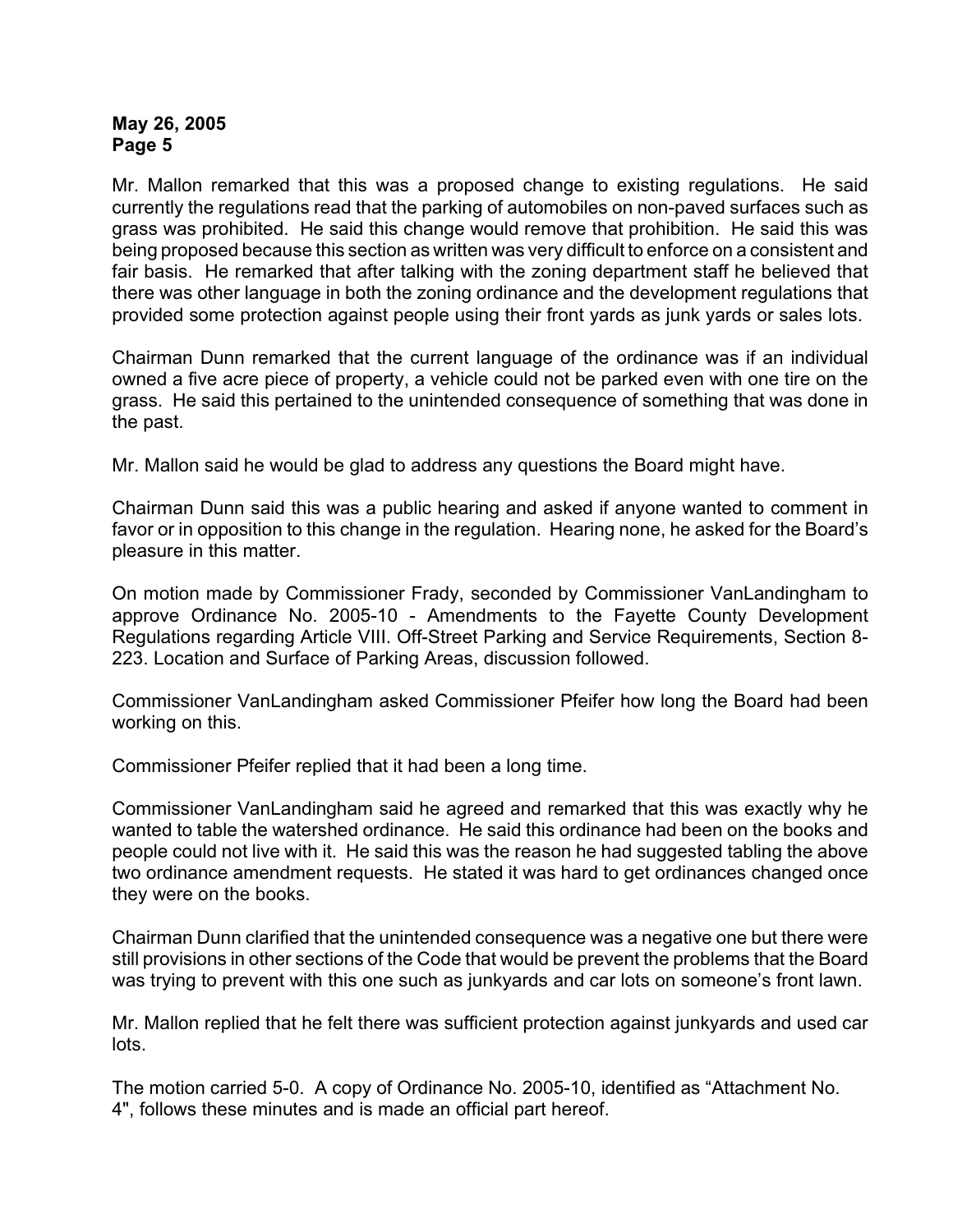**CONSIDERATION OF PROPOSED AMENDMENTS TO THE FAYETTE COUNTY DEVELOPMENT REGULATIONS REGARDING ARTICLE III. STREET DESIGN STANDARDS AND SPECIFICATIONS, SECTION 8-52. RESIDENTIAL ACCESS (A) RESIDENTIAL DRIVEWAY CUTS AND (A)(1); (3) EXCEPTIONS, (C) CIRCULAR DRIVEWAYS; SECTION 8-48. MINIMUM RIGHT-OF-WAY WIDTHS AND DEDICATION REQUIREMENTS, (1) MINIMUM RIGHT-OF-WAY AND PAVEMENT WIDTHS, MINIMUM PAVEMENT WIDTH:** This was presented by the Engineering Department. The Planning Commission recommended approval as submitted 5-0.

Acting County Engineer Phil Mallon remarked that this was a proposed change to Article III of the Fayette County Development Regulations which was the street design section. He said the changes were two fold. He said the first and more substantial one was that the revision would allow property owners to now have up to two driveways for their property. He said the current regulations limit all lots to one driveway. He remarked it was felt that the lot sizes, house sizes, accessory structures that were typical within Fayette County lend themselves sometimes to more than one curb cut. He said the demand for this was seen through the enforcement issues and problems with this ordinance. He said there were also some editorial changes clarifying minimum travel lane widths for arterial and collector roads. He said this was not a design criteria change but was more of a clarification in how the ordinance was written.

Chairman Dunn clarified that the major change was that in the past there could only be one driveway on a piece of residential property. He said now there could be two driveways.

Commissioner Wells interjected that this applied in certain circumstances.

Chairman Dun said one of the problems was curb cuts. He said the proposal said that there could be two driveways and a circular driveway was counted as one this meant that there could be four curb cuts on one piece of property. He asked if this was what staff wanted to do.

Mr. Mallon replied that he was a little indifferent to that. He said in most cases where there were circular driveways they tended to be in subdivisions where access and visibility was generally very clear. He said staff had discussed this with representatives of the Sheriff's Department as well as Emergency Services regarding emergency response. He said they felt within subdivisions this would not impede their ability to respond.

Chairman Dunn felt the problem of four curb cuts would not occur in subdivisions but on larger pieces of property on an arterial road.

Mr. Mallon responded and said the violations that were showing up now were mostly homes in subdivisions that were recently built and permitted by the county having three curb cuts.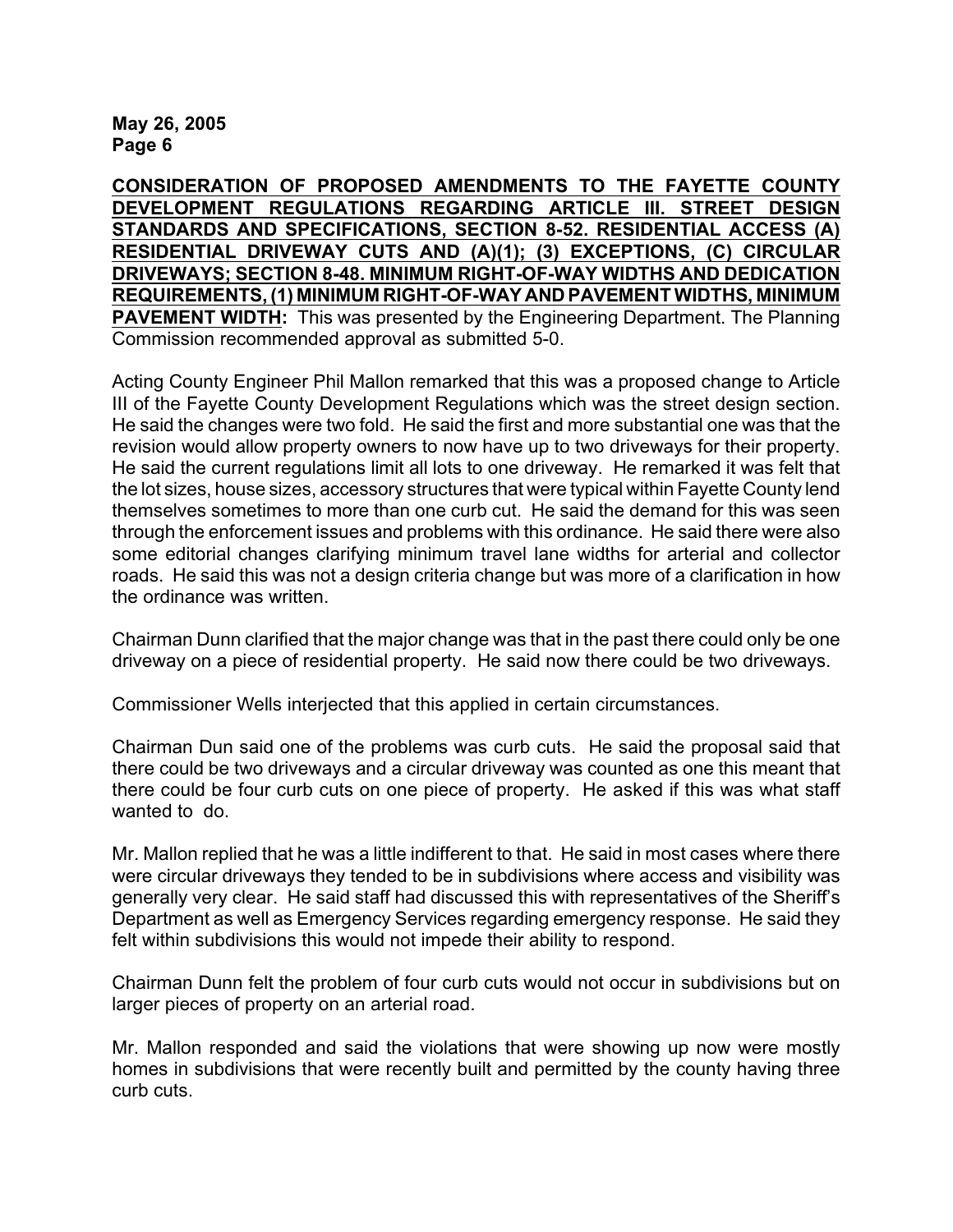Chairman Dunn said he understood but that was a different problem with traffic than on an arterial road.

Commissioner Frady questioned under the existing ordinance that if there was a drive through driveway there would have to be two curb cuts. He said a person could not have a drive through driveway unless there were two curb cuts.

Mr. Mallon replied yes, that was correct.

Mr. Mallon remarked that the proposed ordinance would allow two driveways that would go to different structures on someone's property and they did not have to be connected. He said a homeowner could have two separate driveways.

Chairman Dunn interjected that they both could be circular driveways. He said a corner lot could have two curb cuts directly next to the corner on both sides.

Mr. Mallon replied yes, the way it was written that would be allowed.

Chairman Dunn said this was his concern with this and that was too many curb cuts.

Commissioner Wells agreed.

Chairman Dunn said he did not have a problem with two driveways but had a problem with two circular driveways that would result in four curb cuts on one piece of property.

Commissioner Frady said this could be limited to one circular driveway.

Chairman Dunn agreed and said he would like to request that this item be tabled to the June  $9<sup>th</sup>$  Board of Commissioners' meeting.

Commissioner VanLandingham said he had a call from a gentleman who owned a large tract of land close to 200 acres and he had a driveway going into his pasture where trucks can enter to fertilize his pasture. He said this person had to tear that entrance up before they would give him a permit to build a house. He said under the old regulation, this person would have to have a 20 ton fertilizer truck drive past his house using his home's driveway thereby tearing it up to get into his pasture. He said there were instances where more than two curb cuts could be utilized.

Mr. Mallon said the case Commissioner VanLandingham just described concerned him. He said for last year or so agricultural driveways had not been counted. He clarified that the Board was concerned with the idea that someone could have two circular driveways in a subdivision.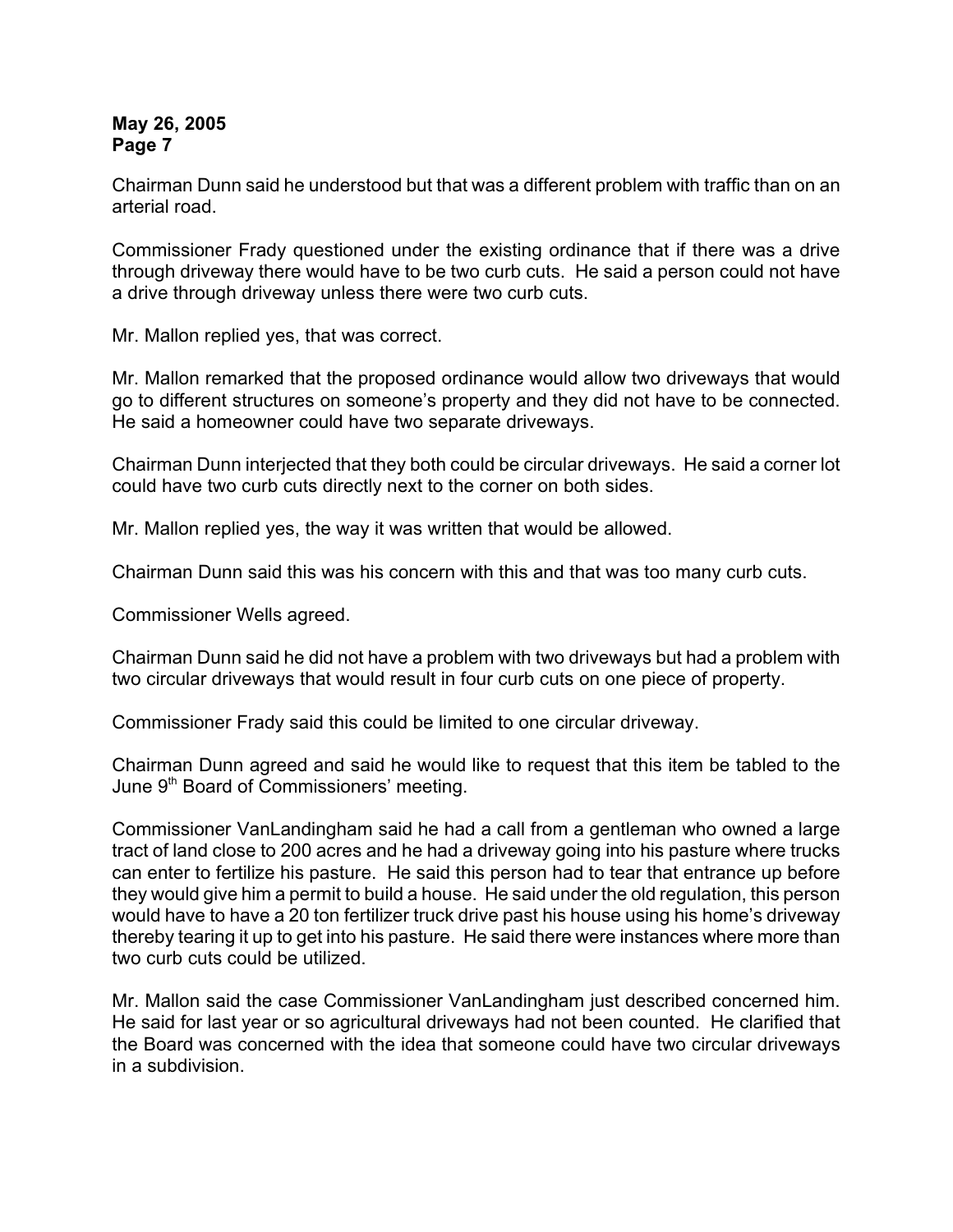Commissioner Wells said this was mitigated somewhat by saying that it must have a minimum of 100 feet of immediate road frontage.

Chairman Dunn said that would still be a curb cut every 20 feet.

Mr. Mallon said he felt the reasoning behind that was that there had been requests for a mini driveway where guests could be dropped off in front of the main entrance. He said if the house was on a corner they would have pretty elaborate garages or secondary entrances. He said staff felt it was feasible that someone would want to repeat that process for boats or trailers.

Chairman Dunn felt this problem could be worked out and distance factors put in.

Mr. Mallon said he would rework this ordinance per the Board's suggestions.

Chairman Dunn suggested this item be tabled to the June  $9<sup>th</sup>$  Board of Commissioners' meeting as well.

It was the consensus of the Board to table this item to the June 9, 2005 Board of Commissioners' meeting.

**ORDINANCE NO. 2005-11 - AMENDMENTS TO THE FAYETTE COUNTY ZONING ORDINANCE REGARDING ARTICLE III. DEFINITIONS, SECTION 3-12. BUILDING HEIGHT:** Director of Zoning Aaron Wheeler remarked that these proposed amendments were to the Fayette County Zoning Ordinance regarding Article III. Definitions, Section 3- 12. Building Height as presented by the Zoning Department. He said the Planning Commission recommended approval as submitted 5-0.

Director of Zoning Aaron Wheeler remarked that currently the method for measuring building height in Section 3-12 required that someone in the field determine the average grade prior to determining the overall height of the building. He said this was also done at the completion of the building when it was harder and more costly for a developer or builder to make any changes. He said this came to staff's attention when during an inspection a building inspector noticed the structure from the rear appeared to be four stories. He said based on conversations between the Zoning Department and the Building Department staff had come up with what they felt was a better and more accurate method for measuring building height that could be used at the permitting process correcting this issue. He said this would strike out using the median or average grade and use the median height of the basement in a building. He said staff could lay out a set of blue prints for the building and determine the building height at the time the permit was issued thereby hopefully solving this problem in the future.

Commissioner Frady asked if there was a minimum or a maximum on the basement height.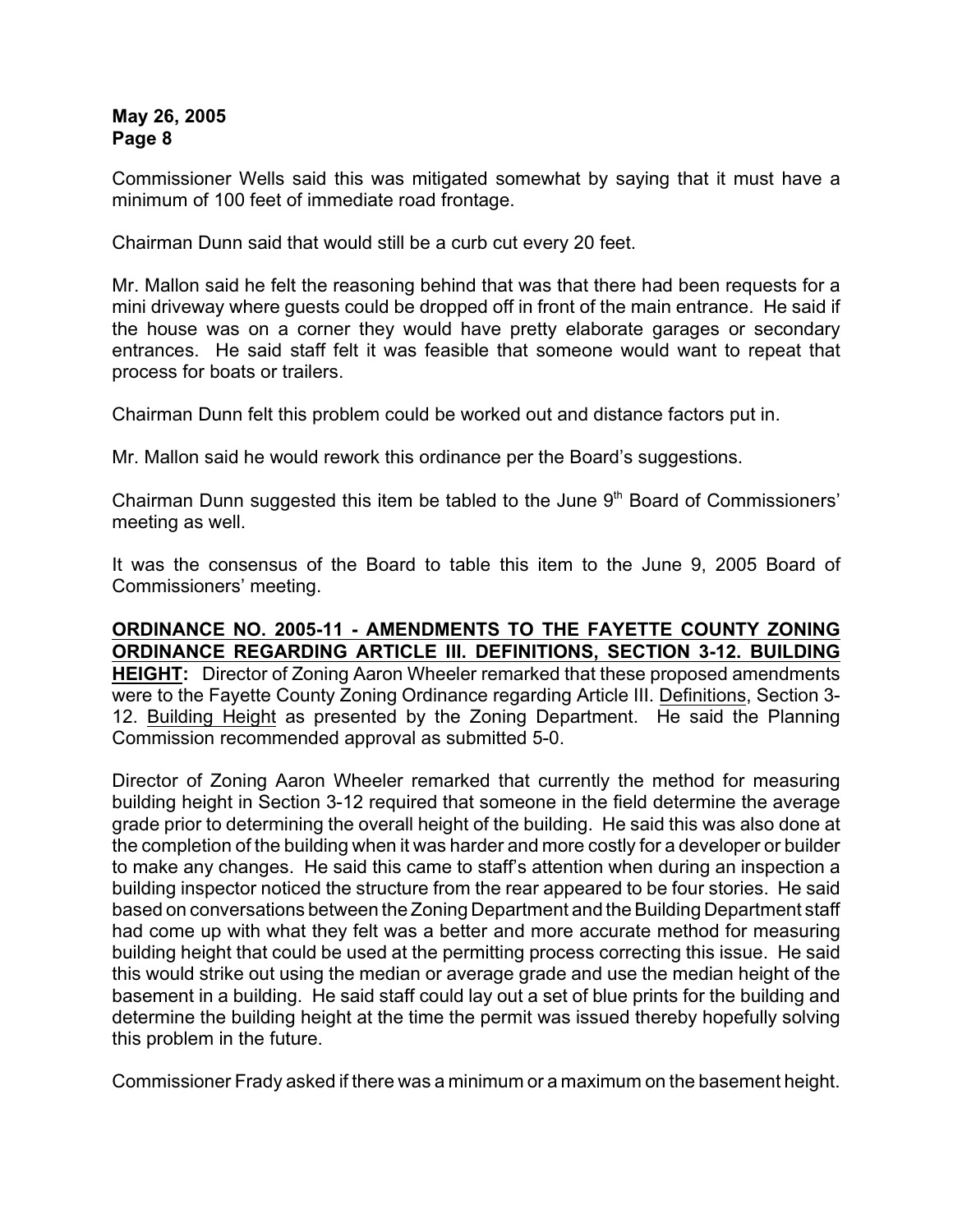Mr. Wheeler replied that was actually covered by the building code. He said most builders did not want to have to get into the requirements when stories were added to a building. He said in doing so, the building code actually regulated that and it would not be necessary in the zoning code.

Commissioner Frady asked if the maximum height of the basement was listed.

Mr. Wheeler replied no, it actually listed it as if the basement would not be counted as a story thereby possibly invoking a completely different building code from the residential code and then it could not exceed 12 feet or half of the basement being exposed to daylight and he was not sure of the third provision. He said as long as none of these were triggered, the basement was not counted as a story. He said most builders did not want that because it would throw them into the non-residential building code as opposed to the residential building code.

Chairman Dunn asked if this would be easier for everyone or harder.

Mr. Wheeler replied that this would be much easier. He said staff had actually tried to put this into practice and it was extremely easier than before.

Chairman Dunn remarked that it was very difficult for the home builder and their agents to get it right.

Chairman Dunn asked if anyone wished to speak in favor or in opposition to the change to the regulation. Hearing none, he asked for the Board's pleasure in this matter.

Commissioner Frady said he would like to see the Board take into consideration at some point in time a four story home with sprinkler system on top. He said this would not add children to the schools and no traffic to the street but would add to the digest.

On motion made by Commissioner Wells, seconded by Commissioner Frady to approve Ordinance No. 2005-11 - Amendments to the Fayette County Zoning Ordinance regarding Article III, Definitions, Section 3-12. Building Height. The motion carried 5-0. A copy of Ordinance No. 2005-11, identified as "Attachment No. 5", follows these minutes and is made an official part hereof.

**ORDINANCE NO. 2005-12 - AMENDMENTS TO THE FAYETTE COUNTY ZONING ORDINANCE REGARDING ARTICLE VII. CONDITIONAL USES, EXCEPTIONS, AND MODIFICATIONS, SECTION 7-6. TRANSPORTATION CORRIDOR OVERLAY ZONE:** Director of Zoning Aaron Wheeler remarked that these proposed amendments were to the Fayette County Zoning Ordinance regarding Article VII. Conditional Uses, Exceptions, and Modifications, Section 7-6. Transportation Corridor Overlay Zone, B. S.R. 85 North Overlay Zone, 4. Architectural Standards, a. as presented by the Zoning Department. He said the Planning Commission recommended approval as submitted 5-0.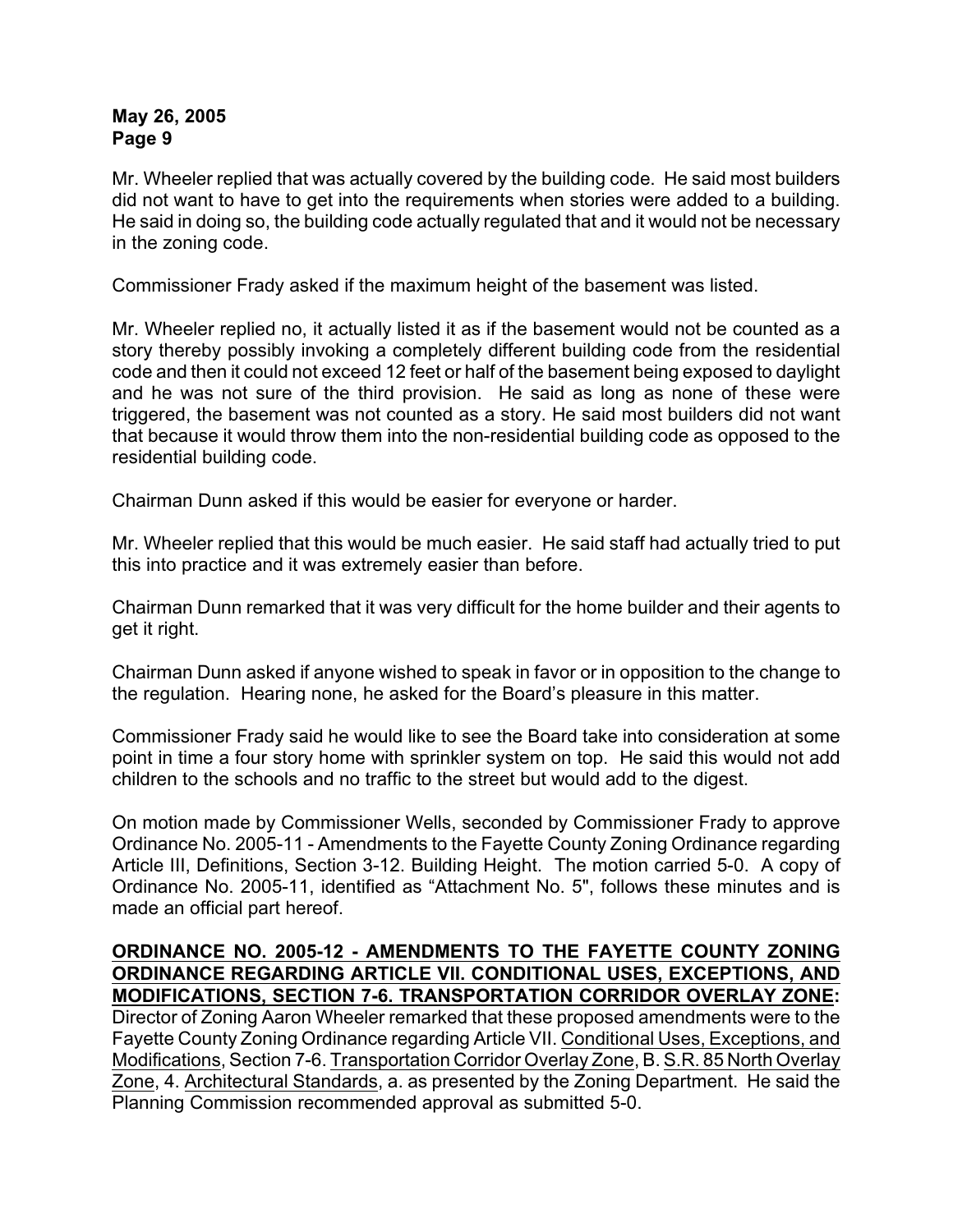Mr. Wheeler said the overlay zone during the summer went through a re-write. He said after re-writing it and looking at it recently with an application that came in, staff realized that this particular requirement for a pitched roof was still in the S.R. 85 North Overlay Zone. He said this was an oversight by staff that it was included, staff wanted to correct it because the particular character of the S.R. 85 North corridor did not lend itself specifically to pitched or peaked roofs and lends it more to facade or parapet style building. He said this was what staff was encouraging with this amendment.

Chairman Dunn asked if anyone wished to speak in favor or in opposition to this regulation. Hearing none, he asked for the Board's pleasure in this matter.

Mr. Wheeler pointed out that other overlay zones did require a pitched roof and this was taking it out and making it optional.

On motion made by Commissioner Wells, seconded by Commissioner Pfeifer to approve Ordinance No. 2005-12 - Amendments to the Fayette County Zoning Ordinance regarding Article VII. Conditional Uses, Exceptions and Modifications, Section 7-6. Transportation Corridor Overlay Zone, B. S.R. 85 North Overlay Zone, 4. Architectural Standards a., discussion followed.

Chairman Dunn remarked that staff had done a lot of work here to clean up some ordinances that had made it difficult for people in the county and difficult for the Board as well to require and maintain certain standards. He said staff had done this without compromising any standards that would hurt Fayette County.

The motion carried 5-0. A copy of Ordinance No. 2005-12, identified as "Attachment No. 6", follows these minutes and is made an official part hereof.

# **CONSIDERATION OF PROPOSED ANNEXATION FROM THE TOWN OF TYRONE:**

Chairman Dunn remarked that this was an addendum to this Agenda and proper notice had been given to add it. He said this was consideration of proposed annexation from the Town of Tyrone for 2.54 acres in Land Lot 107 of the 7<sup>th</sup> District, fronting on Farr and Tyrone Roads and owned by Johnny D. and Jo B. Rusin.

Assistant County Attorney Dennis Davenport remarked that the County had received an Annexation Request from the Town of Tyrone. He said with the amendments to the State law with respect to annexation procedures, the time frame in which to respond to these types of requests have been shortened tremendously. He said as a result the County had seven calendar days from the time it received such a request to notify a municipality if it was the County's intention to object. He said the seventh day was today. He said if the Board intended to object to this annexation request, the Board would need to make that action clear to the Town and then the County would have ten days to put an objection forward from that point. He said these time frames with respect to placing objections, receiving information, going through any type of mediation and having mitigation measures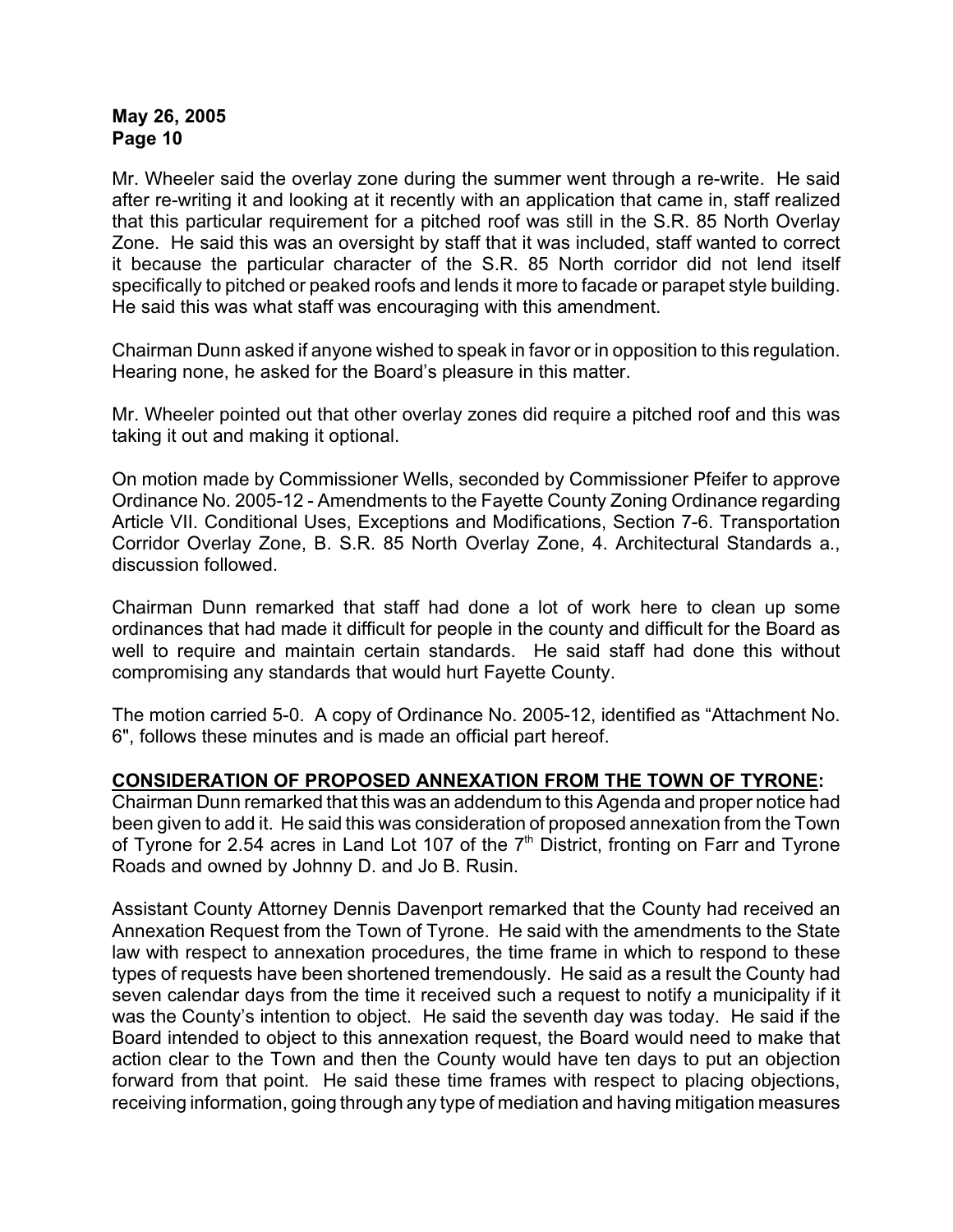compared to what was done previously, these are much, much shorter. He said he had drafted an Annexation Flow Chart outlining what the process was now. A copy of the Chart, identified as "Attachment No. 7", follows these minutes and is made an official part hereof. He said he would be glad to answer any questions that the Board might have.

Commissioner Frady suggested that a letter be written to the cities and tell them that they would have to have their request in seven days prior to a Commission meeting.

Attorney Davenport remarked that the problem with that was that the City had a seven day deadline to get it to the Board once it had been filed with them. He said the City was not so much controlling what they receive. He said if someone filed a request with the City today then the City would have seven calendar days to notify the County of that. He said the Board might not have a meeting during the next seven calendar days and that was the problem with these short time frames.

Chairman Dunn said this had originated with the State Legislature.

Commissioner Pfeifer interjected that this was just one facet of one poorly written Bill that the County and its citizens must deal with every day.

Chairman Dunn pointed out that this was actually a Rider that went in on the S.P.L.O.S.T. bill last year. He said this makes it impossible for the Board to make a sound decision tonight because the Board had no information as to what the Town was intending to do with this property and no way of getting that information within those seven days. He said if the Board did not inform the Town then they could proceed with annexation right away. He said if the County informed the Town that it was going to object then there would have to be a reason but the Board could not provide a reason because there was not sufficient information. He said this was in no way a criticism of the Town of Tyrone. He said the Town submitted this request in accordance with the law. He said neither the County nor the Town of Tyrone knew what was going to be done with this property after it was annexed. He said the County was in a position of not knowing anything. He said if the property was annexed a year from now and if they wanted to rezone the property, the Town of Tyrone must come back to the County.

Attorney Davenport interjected that if there was a rezoning of the property within one year of the annexation effective date, they must come back to the County.

Chairman Dunn asked how the County would track that. He asked how the County would know when the Cities were going to consider an annexation on a piece of property in their City. He said he did not know what options the Board would have tonight. He felt it would be unfair to say that the Board objected without a reason.

Commissioner Frady said in looking at this request, he did not know that the Board would object anyway.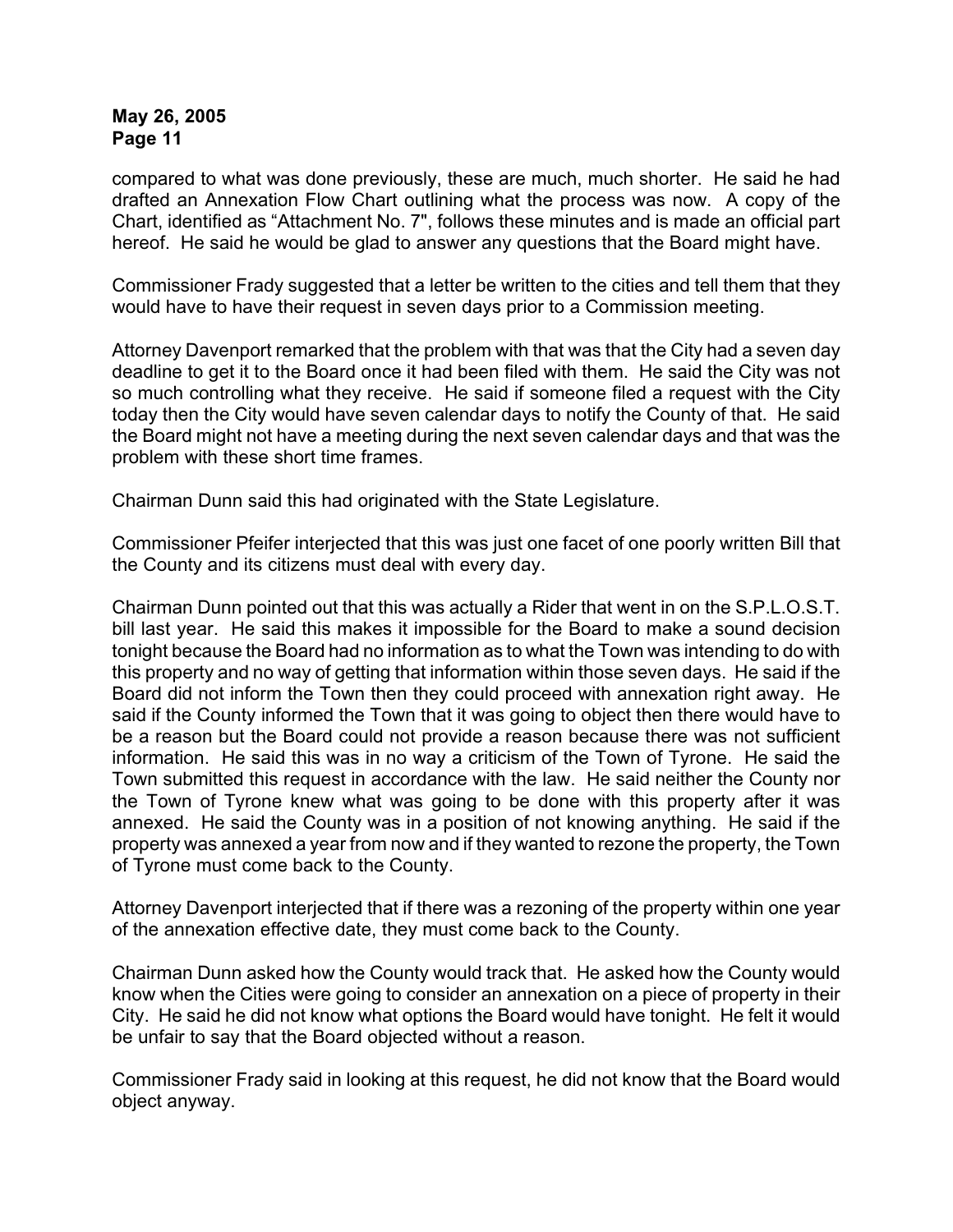Chairman Dunn said this request looked like a property owner who was just doing something that made common sense. He said it was the annexation requests coming in the future that might involve several hundred acres.

Commissioner Wells interjected that this also puts a burden on the Cities too. She said the Cities also have seven days and if they are not having a meeting during that period of time it will be difficult for them as well.

Commissioner Frady asked exactly when the seven day period started.

Attorney Davenport replied that the application must actually be filled out and submitted into the jurisdiction. He said upon submission of the application, the seven day period begins.

Commissioner Frady asked if the City had the right to refuse to go through the process.

Attorney Davenport replied that annexation was certainly not a right and the City could decide not to accept the application if they so chose.

Chairman Dunn remarked there were approximately thirty steps in the process. He said in order for the County to follow the process if it objected to the request would probably take 115 days. He said this was the time period if a rezoning was not done later on which would trigger the process again. He said the first paragraph and the last paragraph of the law stated that the City could do anything that it wanted to.

Attorney Davenport replied that was correct.

Chairman Dunn said the whole process was meaningless and it costs both entities a lot of money and time. He said he did not see much else that the Board could do other than move this request along.

On motion made by Commissioner VanLandingham, seconded by Commissioner Wells that the Board not object to the annexation request from the Town of Tyrone. The motion carried 5-0.

Chairman Dunn said the Board was reluctantly following the State law that was written and there was nothing that could be done about it at this point.

Commissioner Frady suggested someone from the County could go to the cities and discuss this with them so that some kind of a schedule could be worked out and if they would be amenable to that.

Commissioner VanLandingham suggested the County Administrator Chris Venice to handle this.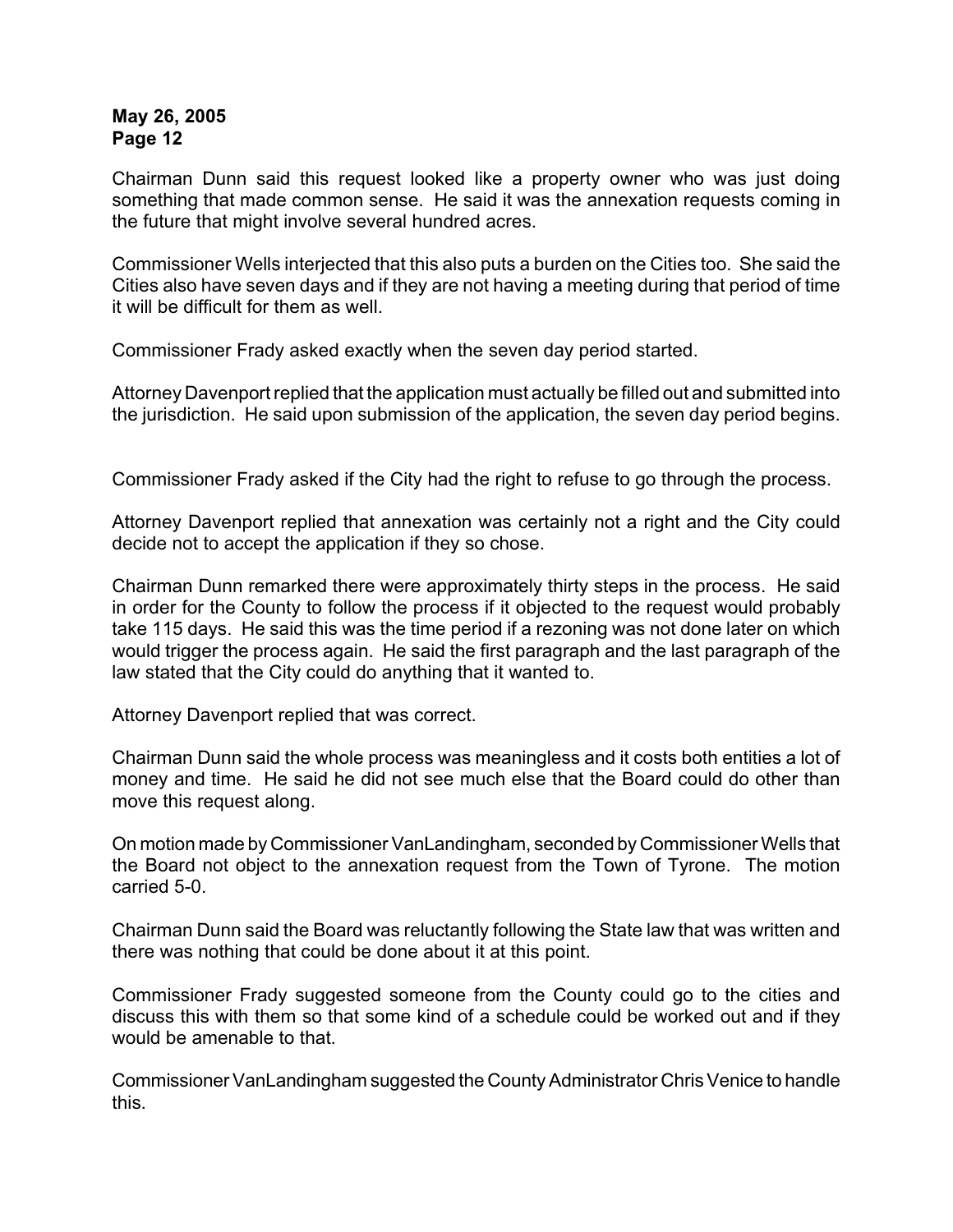# **FURTHER DISCUSSION BY DIRECTOR OF PUBLIC WORKS LEE HEARN OF THE INTERGOVERNMENTAL AGREEMENT FOR JOHNSON ROAD OVER LINE CREEK BRIDGE REPLACEMENT-FULTON COUNTY PROJECT NO. T178:**

Public Works Director Lee said he had sent out a memorandum on May 16<sup>th</sup> addressing some of the Board's concerns that he heard under staff reports at the May  $4<sup>th</sup>$  Commission meeting. He said if the Board had any questions, he would be glad to answer them.

Commissioner Frady asked what advantage this item had for the county's citizens.

Mr. Hearn replied that this was located in the Northwestern corner of Fayette County. He said there was very little of Bohannon Road actually in Fayette County. He said it cuts across from Fulton County to Fulton County. He said there was only a small portion of the road in Fayette County.

Commissioner Frady clarified that you would have to go up Kirkley Road in order to get there and Mr. Hearn agreed.

Commissioner Wells interjected that really had not answered Commissioner Frady's question.

Mr. Hearn said there had been a traffic count done by Major Hannah of the Sheriff's Department. He remarked that on Kirkley Road there were approximately 1,000 vehicles per day and on Bohannon Road there were approximately 1,400 vehicles per day. He said there was not a lot of traffic on this road.

Commissioner Frady asked if they knew what type of vehicles these were.

Mr. Hearn replied that there was a 9 ton weight limit on the bridge and there were no tractor trailers that crossed the bridge according to the traffic study.

Commissioner Frady stated if the bridge was upgraded there sure would be tractor trailers on it.

Mr. Hearn remarked that 97% of the vehicles were passenger cars and 2.5% were light trucks.

Commissioner VanLandingham asked if there was a truck terminal located around Union City or Fairburn.

Mr. Hearn replied the truck terminal was located near Creekwood Road.

Commissioner VanLandingham said he had spoken with some of the deputies at the Sheriff's Department about this. He said the deputies were of the opinion that if this bridge was upgraded to where it would accept truck traffic, then there would be truck traffic. He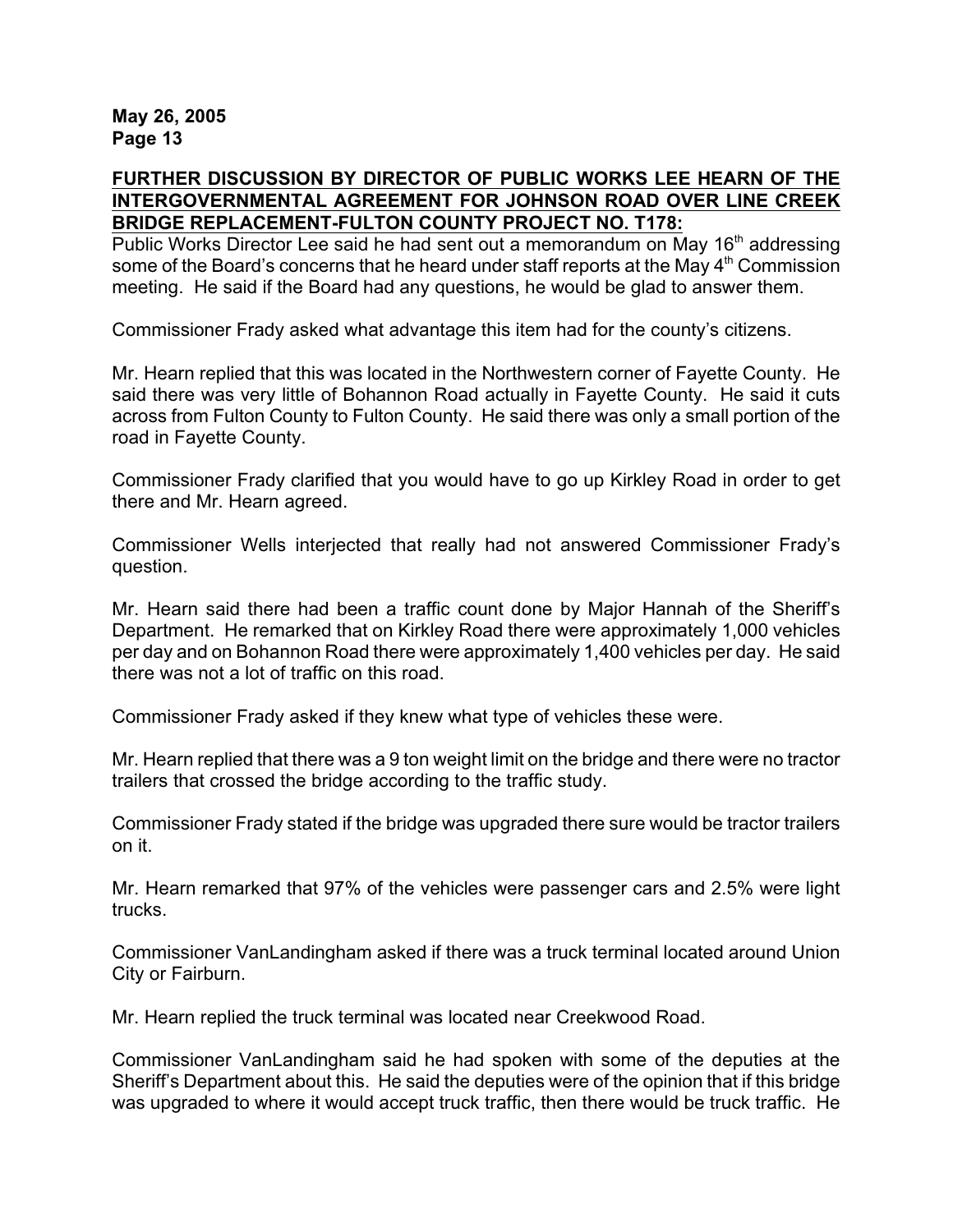said he had spoken to some citizens in North Fayette about truck traffic there now and they said it was unbearable to try and get out onto S.R. 314 and S.R. 279. He said this upgraded bridge would only invite more people to invade North Fayette County with tractor trailers. He asked if this bridge was serving its purpose now even though it had deteriorated, why could it not be built back with the same weight limit on it and not have to do all of this extra work.

Mr. Hearn replied that he felt it was their intent to increase the capacity of the bridge in terms of weight.

Commissioner VanLandingham agreed and felt it was for a reason. He felt the reason they were doing this was not good for Fayette County and the citizens of North Fayette County.

Commissioner Wells agreed and emphasized that the cost to Fayette County was \$60,000 to fix the bridge for Fulton County's benefit.

Chairman Dunn said this situation reminded him of what the county had on Corinth Road. He remarked that the current issue before the Board involved a little more than a quarter of a mile that was a Fulton County road and because of the border of the county dips down and then goes right back into Fulton County. He said one of the reasons that they wanted to repair the road was because it was a school bus route for Fulton County School System. He pointed out that the bridge was not in Fayette County at all. He said the first time Mr. Hearn had briefed the Board he had said that if Fayette County did not help Fulton County with the money then they would not do it. He said Mr. Hearn had subsequently gone back and talked with Fulton County and now their position was that if Fayette County did not pay for this then Fulton County certainly would. He said Fulton County considered this a safety issue. He said the Board had very little to gain here by spending Fayette County Taxpayers' money because this road was a Fulton County road. He said it was to serve the Fulton County people and as far as he could see not a lot of the traffic comes from it into Fayette County.

Mr. Hearn said the road did loop right back into Fulton County.

Commissioner Frady and Commissioner Wells stated that they did not want this work to be done.

Commissioner VanLandingham said he was not willing to subject the people in North Fayette to more truck traffic.

On motion made by Commissioner Frady, seconded by Commissioner Wells that Fayette County not participate in the road improvements at Line Creek Bridge, discussion followed.

Chairman Dunn stated that the concern about it being a major truck route seemed not to be a threat to him after looking at this and seeing what it really was.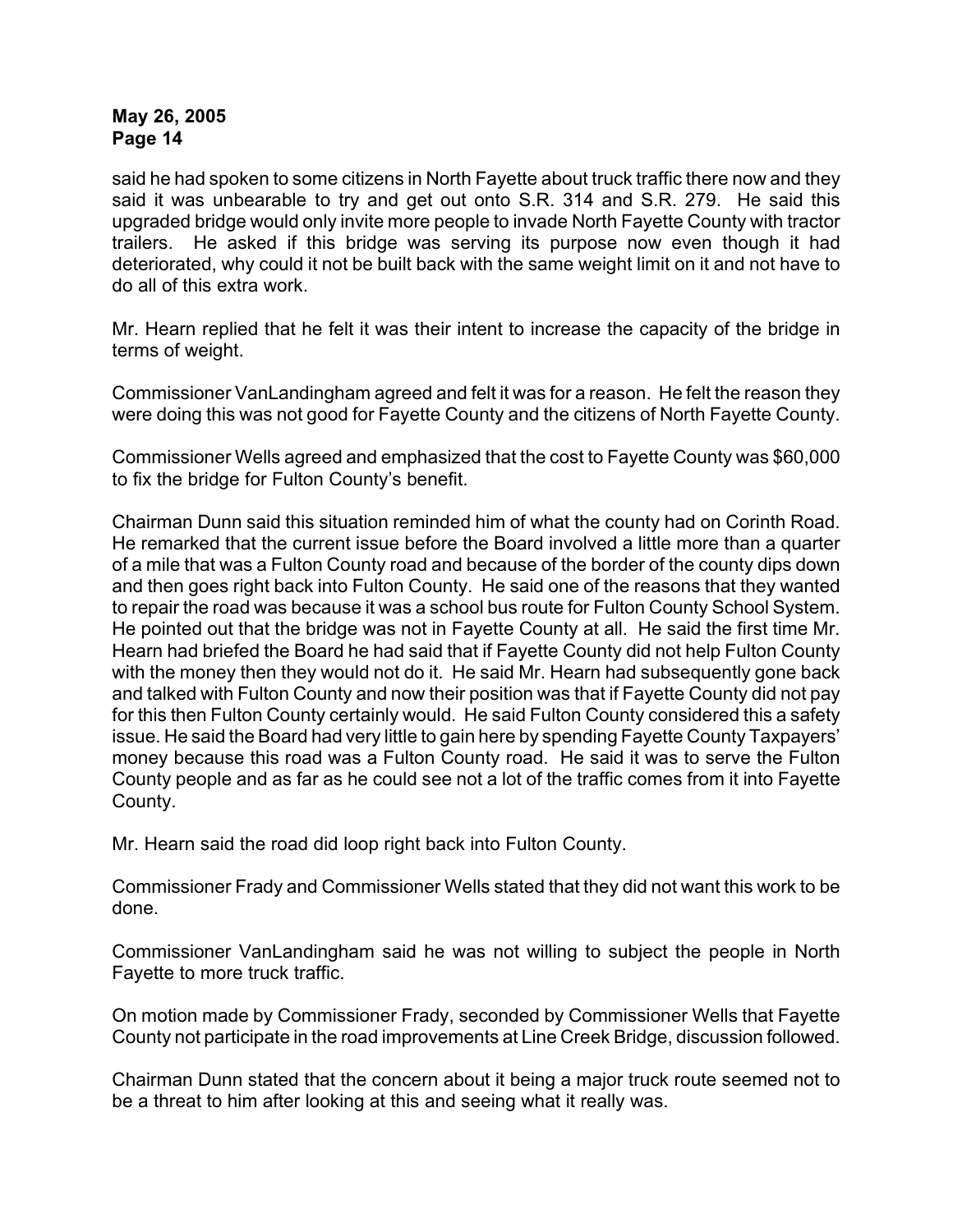Commissioner Frady said it might not be a truck route now but it might be when this improvement was completed.

Chairman Dunn felt it was not a concerted effort to go into Fayette County and traffic was right back in Fulton County before they knew it.

Commissioner VanLandingham said if there was anything that Fulton County could do to that bridge to limit the load limit to what it was now and just replace the bridge then he would be willing to look at that, but he was not in favor of upgrading the bridge.

Commissioner Frady said he felt sure if this bridge was upgraded the traffic would most certainly come off S.R. 74 travel down Bohannon Road and Kirkley Road and go South on S.R. 74.

Commissioner Wells interjected that there was nothing wrong on the side of Fayette County boundary and there was no reason for Fayette County to pay money to fix something that was not wrong.

Commissioner VanLandingham pointed out that the road would handle the traffic that was there now and it did not need to be increased with a higher capacity bridge. He said the citizens living in North Fayette deserved better than that.

Attorney Davenport interjected that there were a couple of components of the project as he understood it. He said one was the dollar participation and one was the agreement itself which related to allowing Fulton County to do work on Fayette County roads.

Chairman Dunn said this was what he has asked Mr. Hearn to look into. He said he had asked Mr. Hearn to determine their reaction if Fayette County made an agreement with them that they could do the work on this short piece of roadway.

Attorney Davenport asked if the not to participate vote one of dollars or agreement.

Chairman Dunn said he felt it was not to do the work at all.

Commissioner Wells said that was the motion she seconded.

The motion carried 4-1 with Chairman Dunn voting in opposition.

Mr. Hearn clarified that if Fulton County requested to do the work in Fayette County then we would not be supportive of that as well.

Commissioner Frady said the motion was that Fayette County would not participate.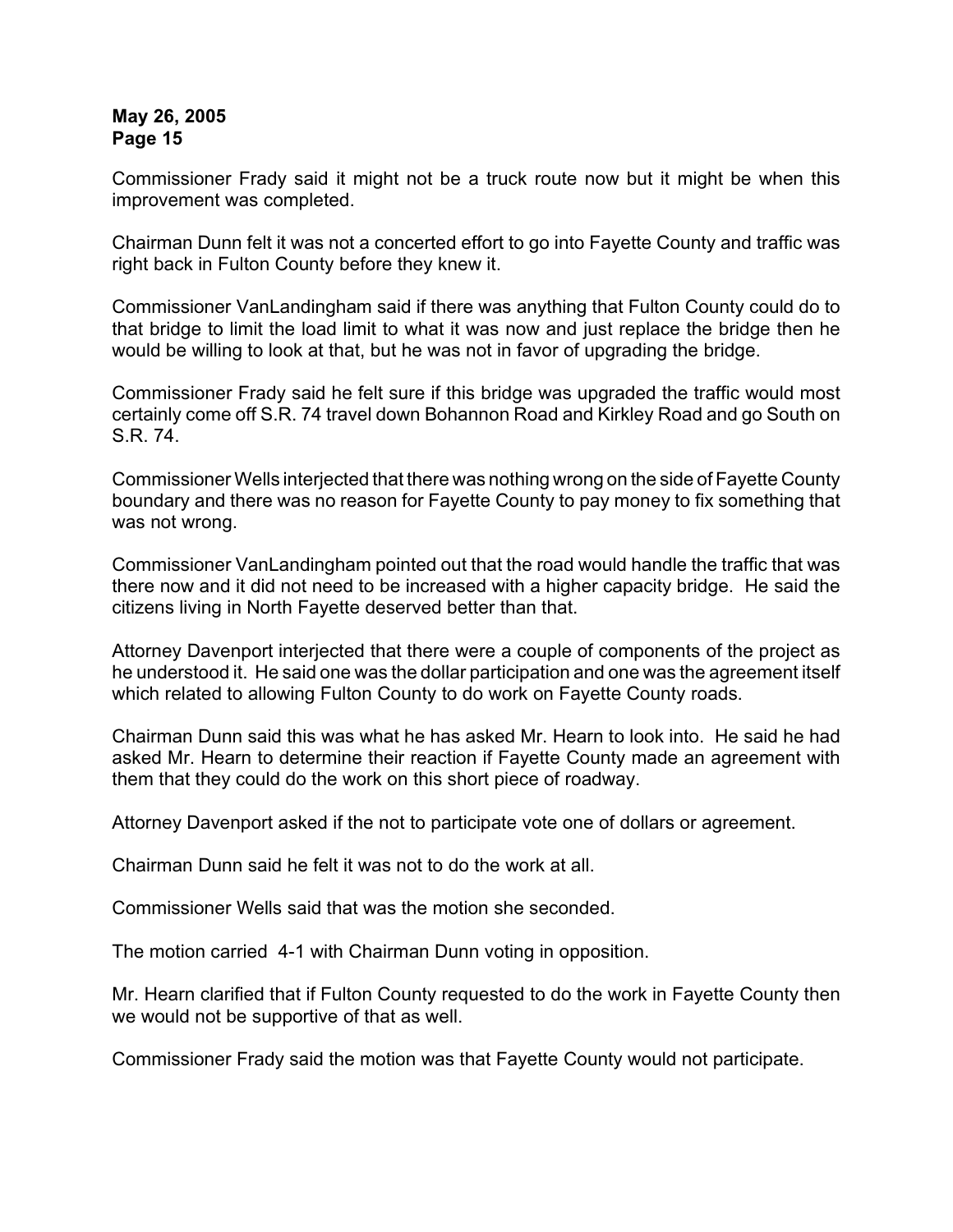Commissioner VanLandingham said he would be willing to look at this if they kept the load limit the same as it was now. He said he saw no reason to increase the load limit to that bridge.

Mr. Hearn said it would be nice if school buses could drive across the bridge and they could not with a nine ton load limit.

Commissioner VanLandingham asked if school buses were crossing the bridge now and Mr. Hearn replied no.

Chairman Dunn said this bridge was on a bus route and the buses have to go all the way around.

Commissioner VanLandingham asked how they were operating without this road.

Mr. Hearn replied that obviously they were routing the buses around the bridge now but it was on a school bus route.

Chairman Dunn asked if the buses were being routed around into Fayette County or in Fulton County and Mr. Hearn replied that he was not sure.

**CONSENT AGENDA:** On motion made by Commissioner VanLandingham, seconded by Commissioner Pfeifer to approve the consent agenda as presented. The motion carried 5-0.

**STREET LIGHT DISTRICT - NORTH CASTLE SUBDIVISION ACCEPTED:** Approval of request from the Engineering Department to accept North Castle Subdivision as a street light district in Fayette County. A copy of the request, identified as "Attachment No. 8", follows these minutes and is made an official part hereof.

**WATER SYSTEM - INSTALLATION OF WATERLINE FOR PARKS AND RECREATION IN BROOKS:** Approval of recommendation from the Water Committee to install a waterline to take the two meters serving Parks and Recreation in Brooks off the Brooks system and begin serving them from the Fayette County Water System waterline. A copy of the memorandum, identified as "Attachment No. 9", follows these minutes and is made an official part hereof.

# **PURCHASING DEPARTMENT - BID AWARD TO UNIFIRST CORPORATION:**

Approval of recommendation from Director of Purchasing Tim Jones to award Bid #R511 for Uniform Rental Service to low bidder UniFirst Corporation at an annual price of \$24,154. A copy of the memorandum, identified as "Attachment No. 10", follows these minutes and is made an official part hereof.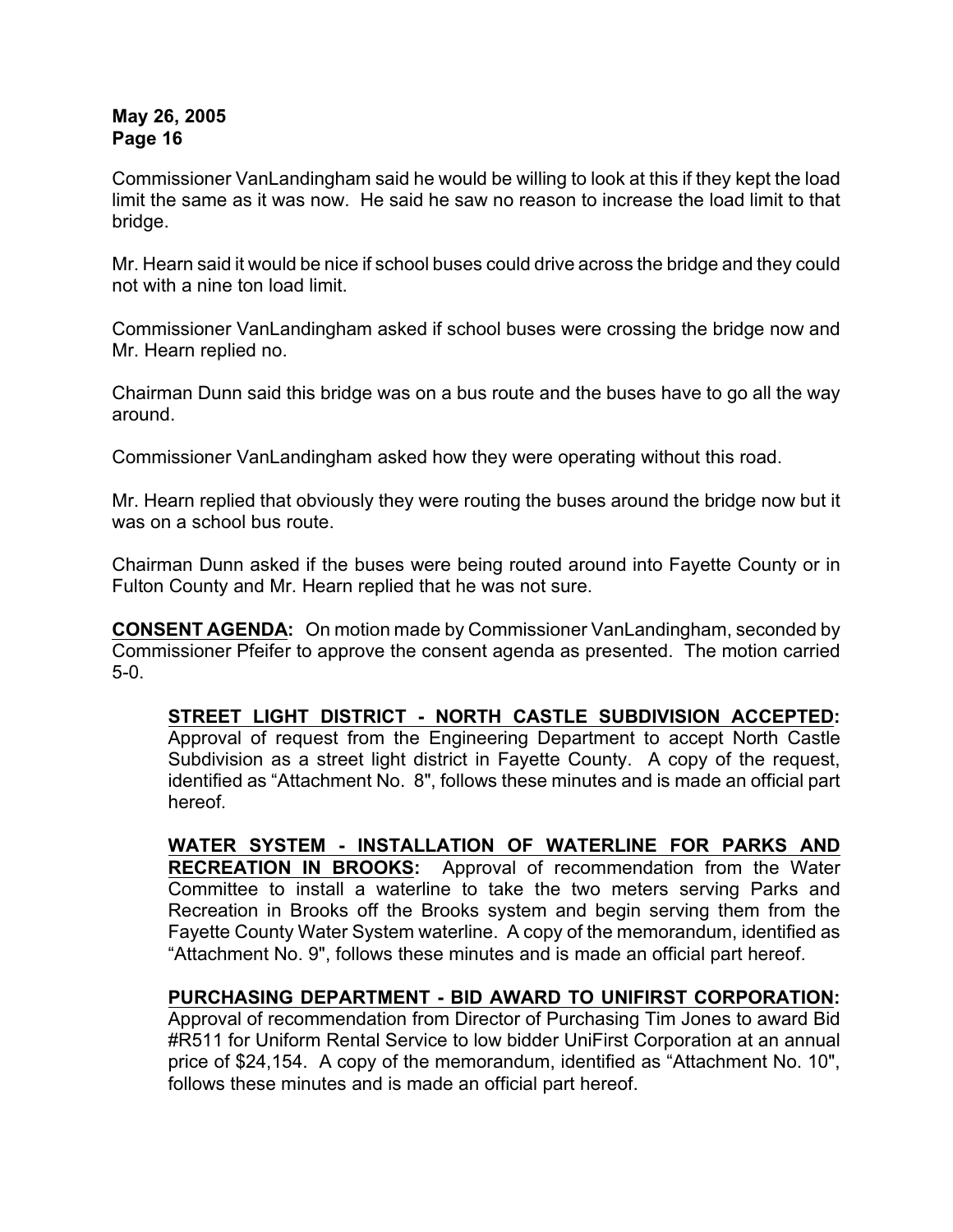**PARKS AND RECREATION - PROJECT MANAGEMENT SERVICES AWARDED**

**TO MALLETT CONSULTING, INC.:** Approval of recommendation from Director of Parks and Recreation Anita Godbee to award Project Management Services for Phase 1 of Kenwood Park to Mallett Consulting, Inc. in the amount of \$65,000.A copy of the memorandum, identified as "Attachment No. 11", follows these minutes and is made an official part hereof.

**TAX ASSESSOR'S OFFICE - TERMINATION OF MENDOLA AND ASSOCIATES' CONTRACT:** Approval of request from the Tax Assessor's Office to terminate the contract of Mendola and Associates. A copy of the request, identified as "Attachment No. 12", follows these minutes and is made an official part hereof.

**PURCHASING DEPARTMENT - BID AWARD TO TUCKER TRUCKING ENTERPRISES D/B/A SPIDERMAN TRUCKING:** Approval of recommendation from the Director of Purchasing Tim Jones to award Bid #518 (Hauling) to low bidder Tucker Trucking Enterprises D/B/A Spiderman Trucking at a price of \$55 per hour. A copy of the request, identified as "Attachment No. 13", follows these minutes and is made an official part hereof.

**PURCHASING DEPARTMENT - BID AWARD TO NAFECO:** Approval of recommendation from the Director of Purchasing Tim Jones to award Bid #519 (EMS Gear) to low bidder NAFECO, Inc. at a price of \$552.88 per set. A copy of the memorandum, identified as "Attachment No. 14", follows these minutes and is made an official part hereof.

**LIBRARY:** Approval of recommendation from the Director of the Library Chris Snell to recognize donation from the Board of Education in the amount of \$2,000 increasing revenue and books and magazines expenditure (receipt #253138 dated 4/12/2005), zero impact. A copy of the request, identified as "Attachment No. 15", follows these minutes and is made an official part hereof.

**SHERIFF'S DEPARTMENT:** Approval of request from the Sheriff's Department to transfer insurance reimbursement in the amount of \$1,201.50 from the General Fund to Sheriff's Department Criminal Investigations Division budget account code 10030321-522233. A copy of the request, identified as "Attachment No. 16", follows these minutes and is made an official part hereof.

**SHERIFF'S DEPARTMENT:** Approval of request from the Sheriff's Department to transfer insurance reimbursement in the amount of \$324.00 from the General Fund to Sheriff's Department Criminal Investigations Division budget account code 10030321-522233. A copy of the request, identified as "Attachment No. 17", follows these minutes and is made an official part hereof.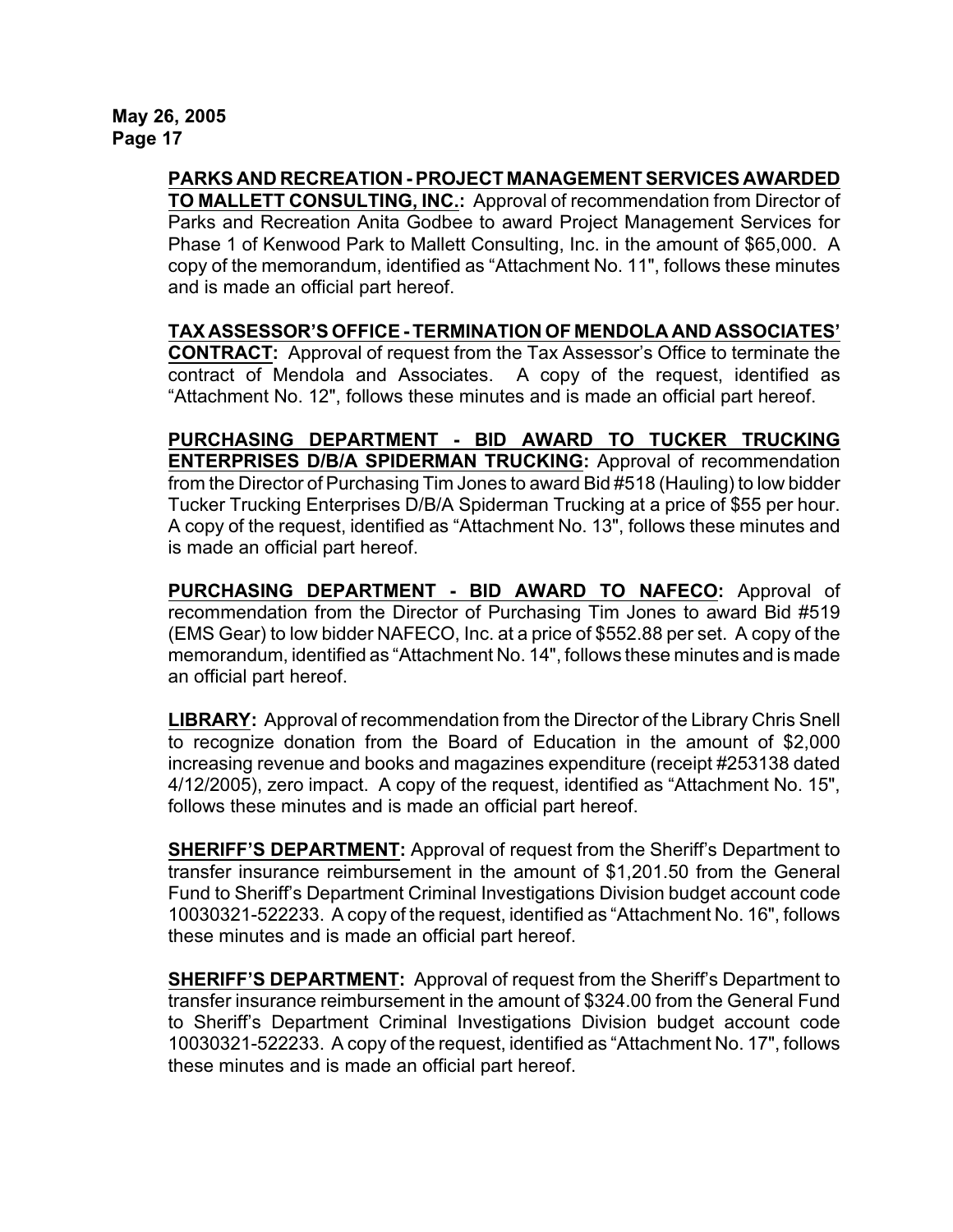**SHERIFF'S DEPARTMENT:** Approval of request from the Sheriff's Department to transfer funds in the amount of \$1,280.39 from the General Fund to Sheriff's Department Vehicle Maintenance Budget Category 10030323-522233. A copy of the request, identified as "Attachment No. 18", follows these minutes and is made an official part hereof.

**SHERIFF'S DEPARTMENT:** Approval of request from the Sheriff's Department to transfer funds in the amount of \$999.45 from the General Fund to Sheriff's Department Vehicle Maintenance Budget Category 10030323-522233. A copy of the request, identified as "Attachment No. 19", follows these minutes and is made an official part hereof.

**HUMAN RESOURCES:** Approval of request from the Director of Human Resources Connie Boehnke for funds in the amount of \$500 to be transferred from Seminars & Dues, object #523600 to Salaries and Benefits, object #511105 in the Permits and Inspections Department. A copy of the request, identified as "Attachment No. 20", follows these minutes and is made an official part hereof.

**TAX ASSESSOR'S OFFICE:** Approval of request from Chief Appraiser Ellen Mills to fully or partially abate 18 tax bills on assets and real property which are determined not taxable to Fayette County in the amount of \$14,744.31. A copy of the request, identified as "Attachment No. 21", follows these minutes and is made an official part hereof.

**EMERGENCY SERVICES:** Approval of request from Chief Jack Krakeel of Emergency Services to transfer \$6,508.24 from Fire Operations Contingency account 27030520-579000 into Fire Operations Vehicle Repair account 27030520- 522233 for repair of motor in fire apparatus. A copy of the memorandum, identified as "Attachment No. 22", follows these minutes and is made an official part hereof.

**MINUTES:** Approval of minutes for Board of Commissioners meeting held on April 14, 2005, April 28, 2005 and May 4, 2005.

# **PUBLIC COMMENT:**

Members of the public are allowed up to five minutes each to address the Board on issues of concern other than those items which are on this evening's agenda.

**Charlie Boyle:** Charlie Boyle, 250 Country Squire Drive, Fayetteville in Chanticlear Subdivision just off South Jeff Davis Road. He said the City had a sewer line running through there which had a tremendous problem. He said no one can sit in their backyard because of the tremendous odor coming from the area of the sewer line. He said he did not know if this might cause a health problem but the City had a tremendous problem. He said this had been there for many years. He said the residents had complained to the Board of Health and inspectors had come out but the odor was still there. He said this was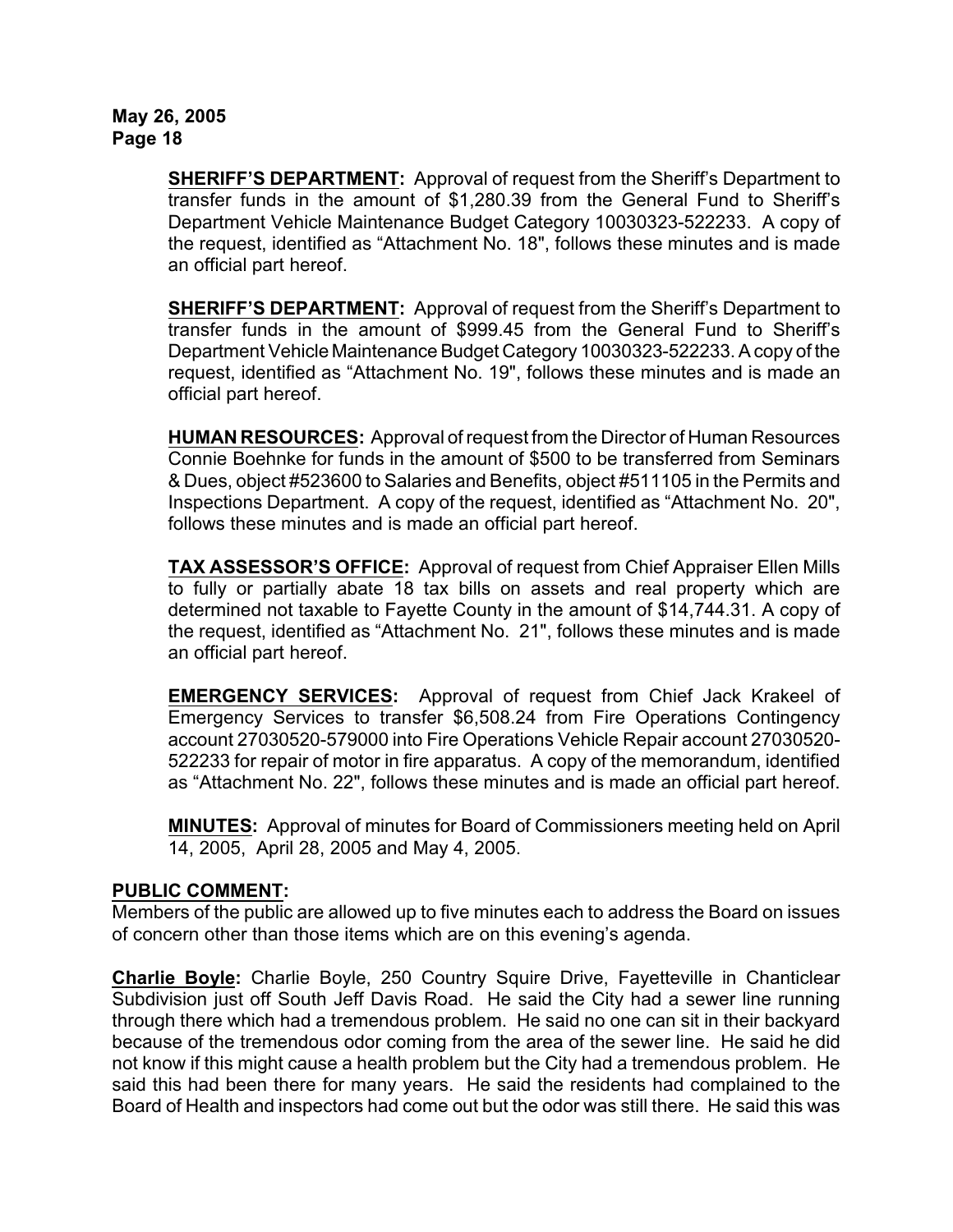a big problem for the City and the residents would have no choice but go to the E.P.A. unless it was cleaned up.

Commissioner Frady asked if this situation had been reported to the City of Fayetteville.

Mr. Boyle replied that it had been reported to the Board of Health a number of times and their inspectors had come out. He said these inspectors had acknowledged that this was a City sewer line that was dumping in there. He said he understands this problem goes back several years. He said he had lived there twenty-six years and this problem was not there then but he understood the problem went almost that far back. He said now the odor was back and it was absolutely terrible.

Commissioner Wells interjected that the County Administrator had duly noted his home address and would be addressing this situation with the City of Fayetteville.

Chairman Dunn asked Mr. Boyle if he had taken the time to appeal to City Council members on this problem. He said their agenda also has a public comment section.

Mr. Boyle replied no that he had not. He said he would take the time to go to a City Hall meeting to appeal to them.

Chairman Dunn asked Mr. Boyle if any of his other neighbors complained to the City or to the County.

Mr. Boyle said he knew for sure that he had approximately six neighbors complain and called up and the inspectors came right out. He said the odor was just terrible.

Chairman Dunn asked the County Administrator to get the report from the Board of Health and give it to the Commission for review.

**Johnnie Jones:** Johnnie Jones, 110 Lawson Lane, North Fayette said he would like to commend the Board for looking out for the North Fayette residents. He said his interest was in the progress on Kenwood Park area questioned the progress on Kenwood Park. He asked if the Board could give him an update on the progress and schedule of completion.

Chairman Dunn said public comment was his opportunity to speak to the Board about an issue but the Board could not get into a dialog with him.

Chairman Dunn asked the County Administrator to get the current schedule for Kenwood Park and make sure Mr. Jones gets a copy.

Ms. Venice pointed out that on tonight's agenda the Board did appoint a Program Manager for that project. She said there would be a schedule in the near future.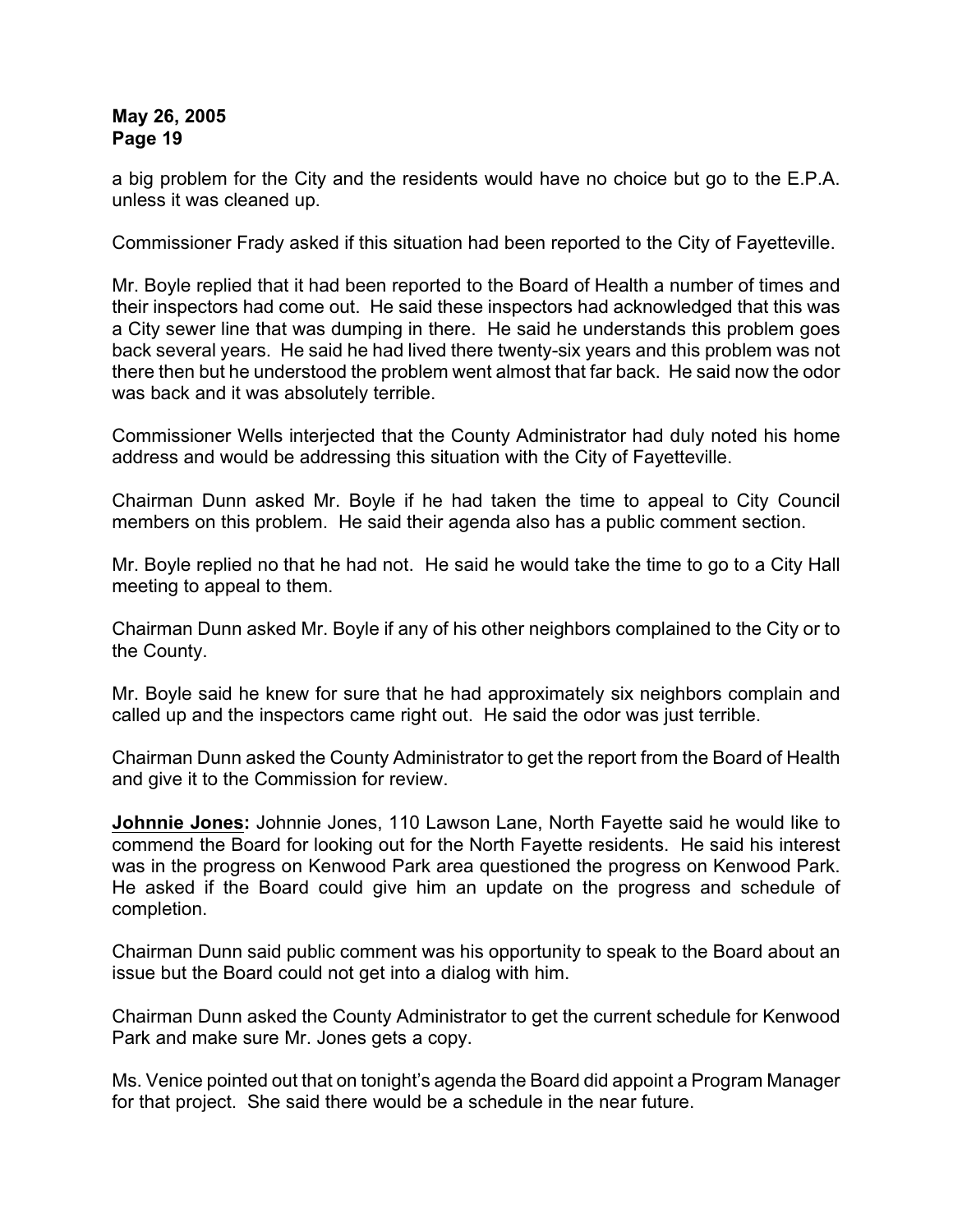Commissioner VanLandingham pointed out that the Project Manager which was item number 4 on the consent agenda was approved tonight.

# **STAFF REPORTS:**

**EXECUTIVE SESSION:** Attorney Dennis Davenport requested an executive session to discuss five legal matters.

**EXECUTIVE SESSION:** On motion made by Commissioner Wells, seconded by Commissioner VanLandingham to adjourn to executive session to discuss five legal matters. The motion carried 5-0.

**LEGAL:** Attorney McNally reported to the Board on a legal matter.

The Board took no action on this matter.

**LEGAL:** Attorney McNally reported to the Board on a legal matter.

The Board took no action on this matter.

**LEGAL:** Attorney McNally discussed a legal matter with the Board.

The Board authorized Attorney McNally to proceed in this matter.

**LEGAL:** Attorney Davenport discussed a legal matter with the Board.

The Board took no action on this matter.

**LEGAL:** Attorney Davenport updated the Board on a legal matter.

The Board took no action on this matter.

**EXECUTIVE SESSION AFFIDAVIT:** On motion made by Commissioner VanLandingham, seconded by Commissioner Wells to authorize the Chairman to execute the Executive Session Affidavit affirming that five legal matters were discussed in executive session. The motion carried 5-0. A copy of the Affidavit, identified as "Attachment No. 23", follows these minutes and is made an official part hereof.

There being no further business to come before the Board, Chairman Dunn adjourned the meeting at 9:30 p.m.